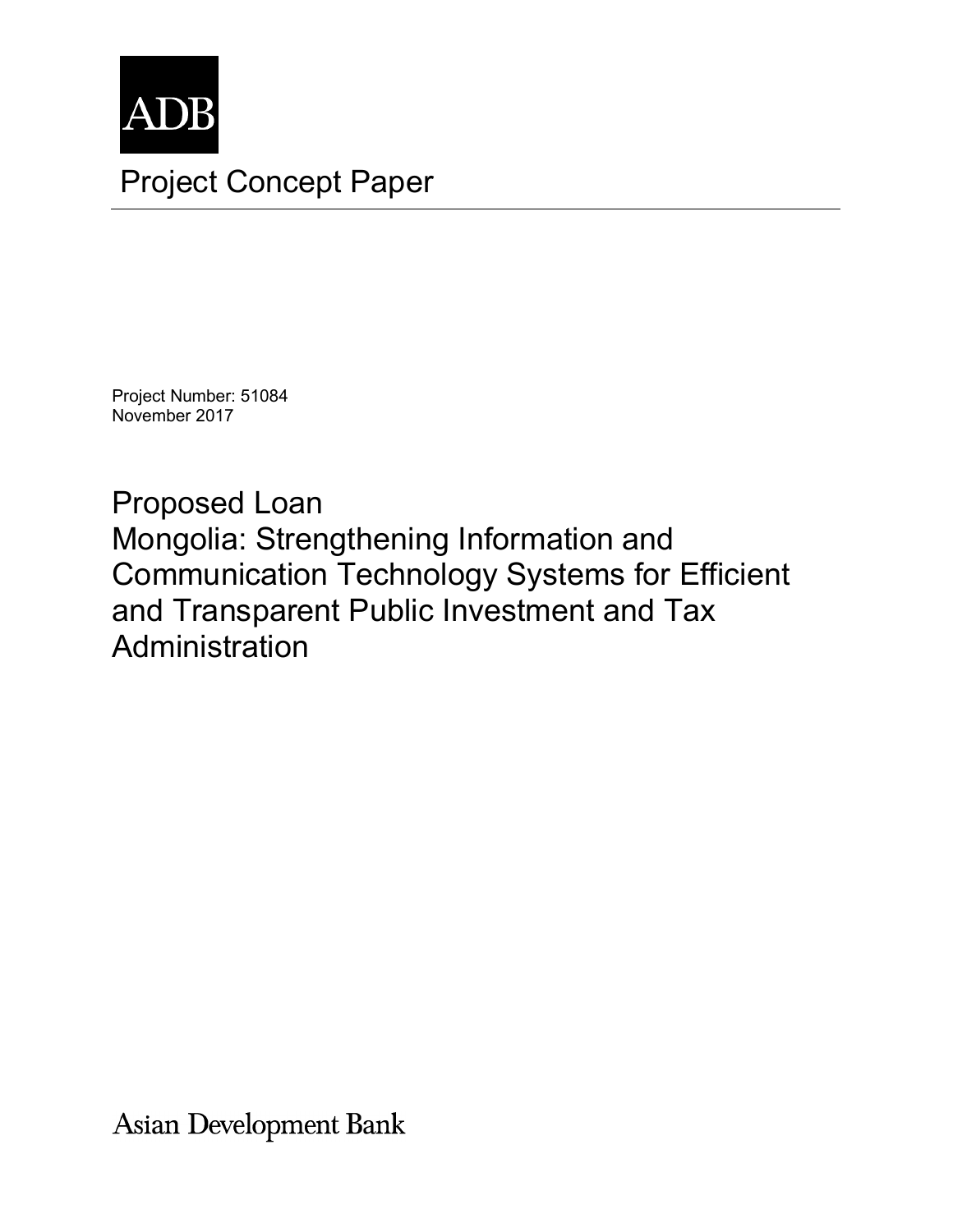## **CURRENCY EQUIVALENTS**

(as of 3 November 2017)

| Currency unit | $\overline{\phantom{m}}$ | tugrik (MNT) |
|---------------|--------------------------|--------------|
| MNT1.00       | =                        | \$0.0004     |
| \$1.00        | $=$                      | MNT2454.00   |

### **ABBREVIATIONS**

| <b>ADB</b>   |   | Asian Development Bank                             |
|--------------|---|----------------------------------------------------|
| BID.         |   | <b>Budget Investment Department</b>                |
| <b>BPIS</b>  |   | <b>Budget Preparation Information System</b>       |
| <b>GFMIS</b> |   | Government Financial Management Information System |
| <b>ICT</b>   |   | information and communication technology           |
| <b>MOF</b>   |   | Ministry of Finance                                |
| <b>MTA</b>   |   | Mongolian Tax Authority                            |
| <b>PIM</b>   | — | public investment management                       |
| <b>PIMIS</b> |   | public investment management information system    |
| <b>TA</b>    |   | technical assistance                               |
| <b>TAIS</b>  |   | tax administration and information system          |

### **NOTE**

In this report, "\$" refers to US dollars.

| <b>Vice-President</b>   | Stephen Groff, Operations 2                                       |
|-------------------------|-------------------------------------------------------------------|
| <b>Director General</b> | Indu Bhushan, East Asia Department (EARD)                         |
| <b>Director</b>         | Ying Qian, Public Management, Financial Sector, and Regional      |
|                         | Cooperation Division, EARD                                        |
|                         |                                                                   |
| <b>Team leader</b>      | Seung Min Lee, Financial Sector Specialist, EARD                  |
| <b>Team member</b>      | Consuelo Javier, Project Analyst, EARD                            |
|                         | Shinsuke Kawazu, Senior Counsel, Office of the General Counsel    |
|                         |                                                                   |
|                         | Amar Lkhagvasuren, Economics Officer, Mongolia Resident           |
|                         | Mission, EARD (MNRM)                                              |
|                         | Christine Susan Lo, Senior Operations Assistant, EARD             |
|                         | Declan Magee, Senior Country Economist, MNRM                      |
|                         | Yuji Miyaki, Public Management Specialist (Taxation), Sustainable |
|                         | Development and Climate Change Department (SDCC)                  |
|                         |                                                                   |
|                         | Edith Joan Nacpil, Economics Officer, EARD                        |
|                         | Gohar Tadevosyan, Senior Development Specialist (Safeguards),     |
|                         | <b>EARD</b>                                                       |
|                         | Yun Zhou, Environment Specialist, EARD                            |
|                         |                                                                   |
| Peer reviewer           | Seok Yong Yoon, Senior Public Management Specialist (e-           |
|                         | Governance), SDCC                                                 |
|                         |                                                                   |
|                         |                                                                   |

In preparing any country program or strategy, financing any project, or by making any designation of or reference to a particular territory or geographic area in this document, the Asian Development Bank does not intend to make any judgments as to the legal or other status of any territory or area.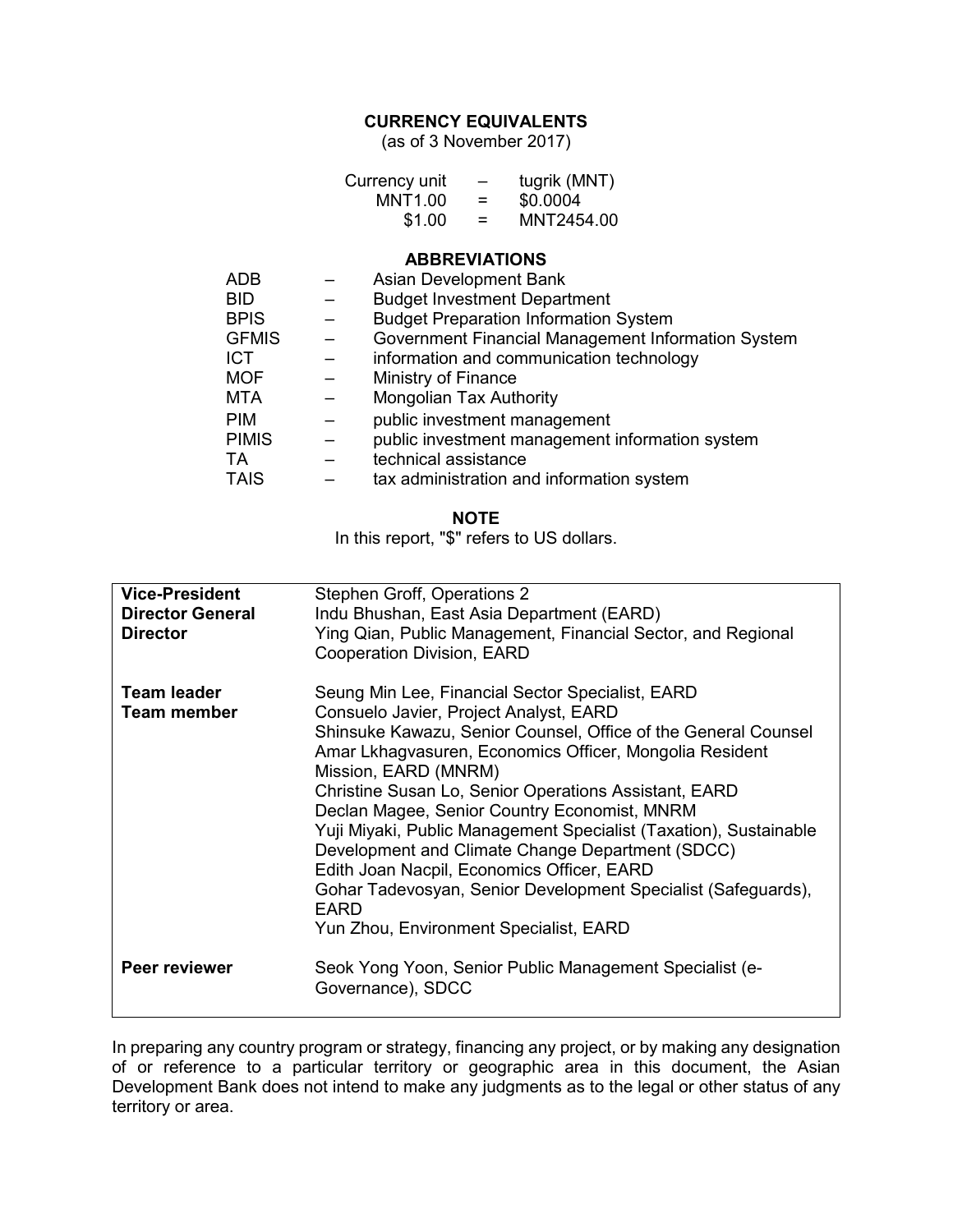# **CONTENTS**

# PROJECT AT A GLANCE

## PROBLEM TREE

| I.   | THE PROJECT                                                |                 |
|------|------------------------------------------------------------|-----------------|
|      | Rationale<br>Α.                                            |                 |
|      | В.<br><b>Proposed Solutions</b>                            | 3               |
|      | C.<br>Proposed Financing Plans and Modality                | 4               |
|      | <b>Implementation Arrangements</b><br>D.                   | 5               |
| ΙΙ.  | PROJECT PREPARATION AND READINESS                          | 5               |
| III. | DELIBERATIVE AND DECISION-MAKING ITEMS                     | 5               |
|      | <b>Risk Categorization</b><br>Α.                           | 5               |
|      | В.<br><b>Project Procurement Classification</b>            | $6\phantom{1}6$ |
|      | C.<br>Scope of Due Diligence                               | $6\,$           |
|      | Processing Schedule and Sector Group's Participation<br>D. | 6               |
|      | Е.<br>Key Processing Issues and Mitigation Measures        | 6               |
|      | <b>APPENDIXES</b>                                          |                 |
| 1.   | Design and Monitoring Framework                            | 7               |
| 2.   | <b>Project Procurement Classification</b>                  | 10              |
| 3.   | <b>Technical Assistance for Project Preparation</b>        | 12              |
| 4.   | <b>Initial Poverty and Social Analysis</b>                 | 16              |
|      |                                                            |                 |

# **Page**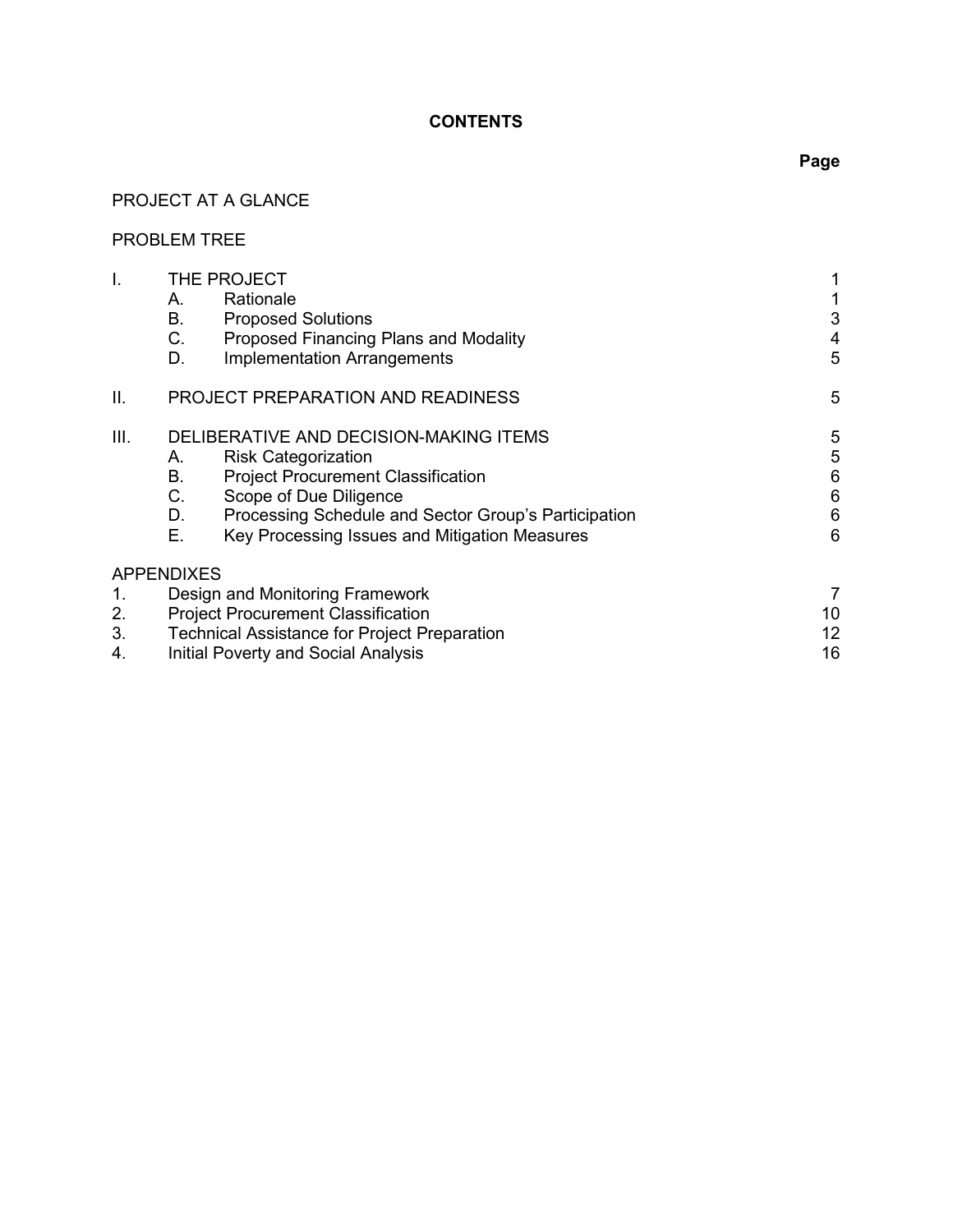# **PROJECT AT A GLANCE**

| 1. Basic Data                                                                           |                                                                                                               |                                         |                                        | Project Number: 51084-001 |
|-----------------------------------------------------------------------------------------|---------------------------------------------------------------------------------------------------------------|-----------------------------------------|----------------------------------------|---------------------------|
| <b>Project Name</b>                                                                     | Strengthening ICT systems for Efficient<br>and Transparent Public Investment and<br><b>Tax Administration</b> | <b>Department</b><br>/Division          | EARD/EAPF                              |                           |
| <b>Country</b><br><b>Borrower</b>                                                       | <b>MON</b><br>Mongolia                                                                                        | <b>Executing Agency</b>                 | Ministry of Finance                    |                           |
| 2. Sector                                                                               | Subsector(s)                                                                                                  |                                         | <b>ADB Financing (\$ million)</b>      |                           |
| √ Public sector management                                                              | Public expenditure and fiscal management                                                                      |                                         |                                        | 25.00                     |
|                                                                                         |                                                                                                               |                                         | <b>Total</b>                           | 25.00                     |
| 3. Strategic Agenda                                                                     | Subcomponents                                                                                                 | <b>Climate Change Information</b>       |                                        |                           |
| Inclusive economic growth<br>(IEG)                                                      | Pillar 1: Economic opportunities,<br>including jobs, created and expanded                                     | Climate Change impact on the<br>Project |                                        | Low                       |
| 4. Drivers of Change                                                                    | <b>Components</b>                                                                                             |                                         | <b>Gender Equity and Mainstreaming</b> |                           |
| Governance and capacity<br>development (GCD)<br>Private sector development<br>(PSD)     | Public financial governance<br>Public sector goods and services<br>essential for private sector development   | No gender elements (NGE)                |                                        |                           |
| 5. Poverty and SDG Targeting                                                            |                                                                                                               | <b>Location Impact</b>                  |                                        |                           |
| Geographic Targeting<br><b>Household Targeting</b><br><b>SDG Targeting</b><br>SDG Goals | <b>No</b><br>No<br>Yes<br>SDG8                                                                                | Nation-wide                             |                                        | High                      |
| 6. Risk Categorization:                                                                 | Low                                                                                                           |                                         |                                        |                           |
| 7. Safeguard Categorization                                                             | Environment: C Involuntary Resettlement: C Indigenous Peoples: C                                              |                                         |                                        |                           |
| 8. Financing                                                                            |                                                                                                               |                                         |                                        |                           |
| <b>Modality and Sources</b>                                                             |                                                                                                               |                                         | Amount (\$ million)                    |                           |
| <b>ADB</b>                                                                              |                                                                                                               |                                         |                                        | 25.00                     |
|                                                                                         | Sovereign Project (Regular Loan): Ordinary capital resources                                                  |                                         |                                        | 25.00                     |
| Cofinancing                                                                             |                                                                                                               |                                         |                                        | 0.00                      |
| None                                                                                    |                                                                                                               |                                         |                                        | 0.00                      |
| Counterpart                                                                             |                                                                                                               |                                         |                                        | 2.00                      |
| Government                                                                              |                                                                                                               |                                         |                                        | 2.00                      |
| Total                                                                                   |                                                                                                               |                                         |                                        | 27.00                     |
|                                                                                         |                                                                                                               |                                         |                                        |                           |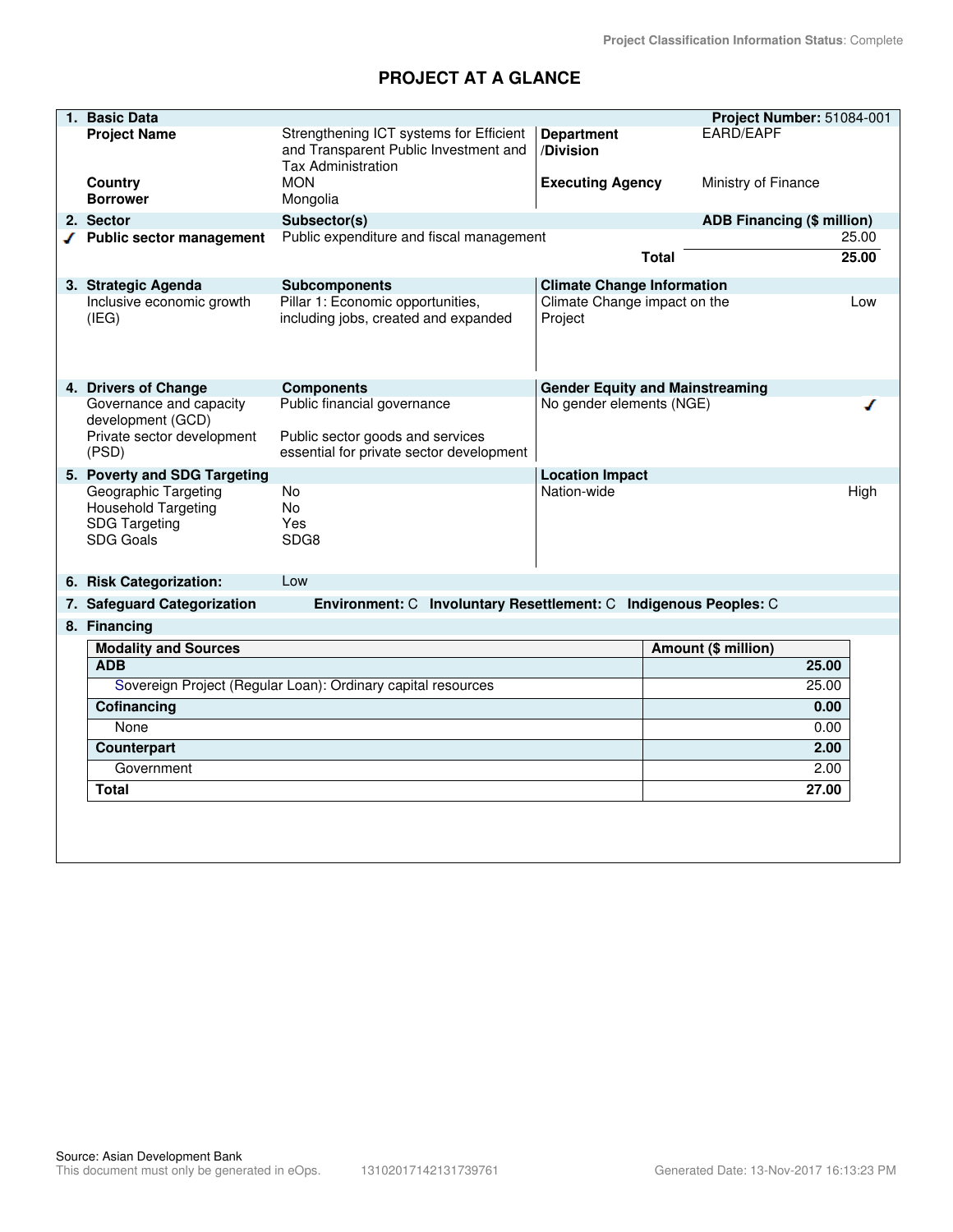## **PROBLEM TREE**



ICT = information and communications technology, MIS = management information system Source: Asian Development Bank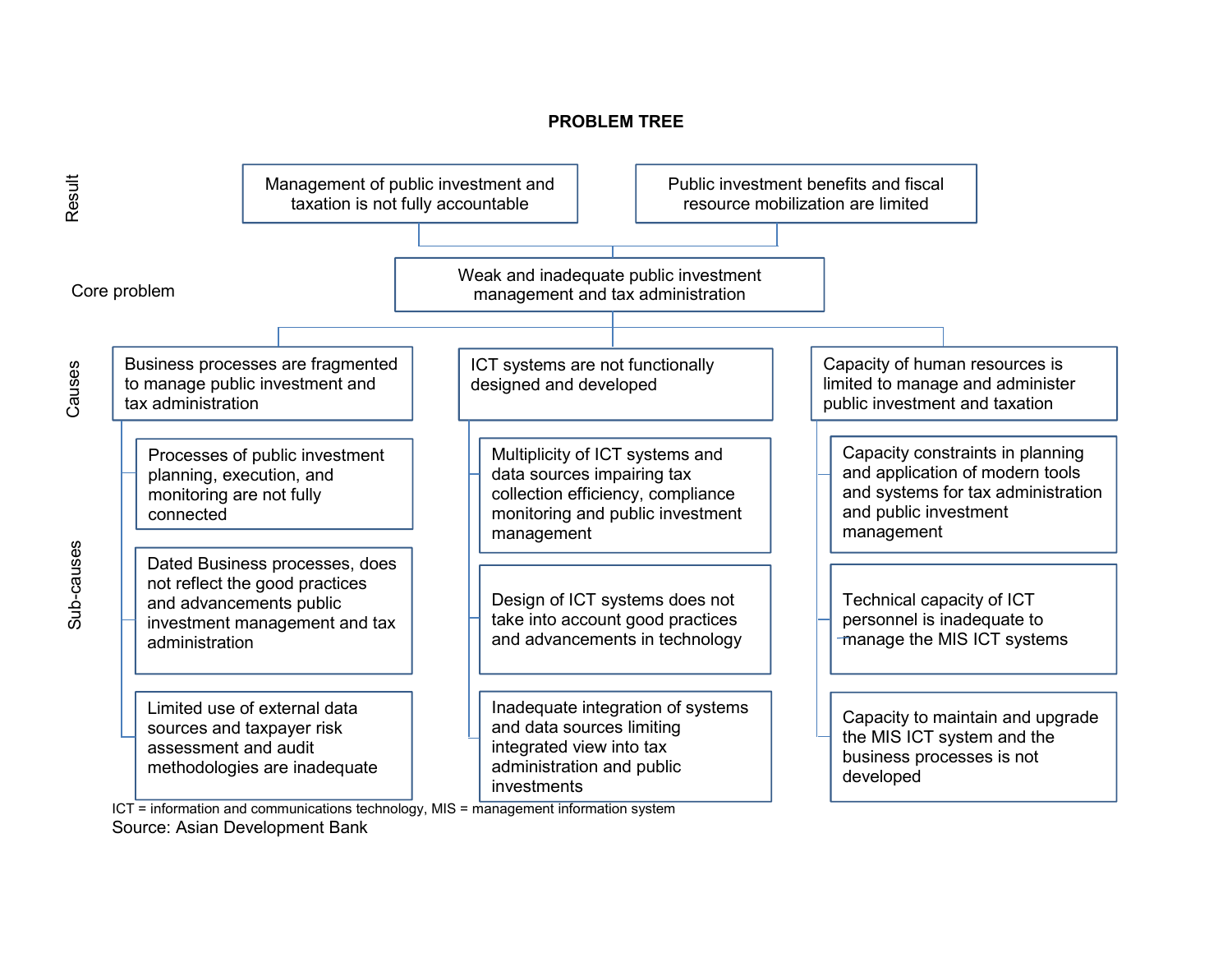# **I. THE PROJECT**

## **A. Rationale**

1. The proposed project will support the Government of Mongolia to strengthen public financial resource management through improved information and communication technology (ICT), especially for tax administration and public investment management.

2. The Mongolian economy went through a major transition from traditionally agriculture and livestock-herding based economy to minerals based one, and became vulnerable to the risks associated with commodity price volatility. To mitigate the risks and meet the demand for needed infrastructure investment for longer-term sustainable economic development, Mongolia needs well-functioning domestic resources mobilization through efficient tax administration and adequate public investment management system based on two key principles: transparency and efficiency. Transparency is essential to make the government more accountable, while efficiency is necessary for better and effective use of limited public resources.

3. Domestic resource mobilization through efficient tax collection and management, and budget planning and execution for public investment are fundamental functions of public financial management where Mongolia has put much efforts to improve. Legal and regulatory framework has been strengthened through the enactment of the Budget Law (2002, amended 2011) and investments in ICT systems both for tax administration and public investment. However, challenges remain as ICT systems are fragmented per operations and there is a lack of integrated information exchange along with inefficient business processes.

4. **Tax administration system**: Government revenues are mainly generated from taxation and royalties from mining industry.<sup>1</sup> There are over 20 types of taxes administered by the Mongolian Tax Authority (MTA), covering the entire range of direct and indirect taxes except customs duty. MTA is the central tax administration authority, comprised of a number of entities including the state administrative body, referred to as the General Department of Taxation, followed by the agencies offices, and tax branches at the provincial and district level.<sup>2</sup> Tax offices and branches in local level independently carry out tax administration and only periodically provide data to the central server in the General Department of Taxation.

5. Effective tax administration system consists of well-defined business processes of taxpayer registration, tax collection, verification, accounting and auditing, and supporting mechanisms to ensure efficient applications of business process. However, the existing ICT systems for tax administration in Mongolia were developed to merely replicate the manual business processes into an ICT system, providing for isolated administration of each tax without leveraging the taxpayer data across the registered taxes. The current tax filing and payment compliance processes and systems require substantial strengthening in automatically flagging suspected cases for detailed assessment and audits.

6. Well-designed ICT has a substantial role in improving the tax payer base by enabling the government in identifying the unregistered and potential tax payers and in managing the lifecycle of tax payer registration, tax liabilities assessment, collection, and reporting. The MTA began

<sup>-</sup>1 Windfall tax and corporate income tax are the largest revenue streams, representing 36% and 17% of total reported

government income respectively.<br><sup>2</sup> Local governments also have tax administration units for local taxes such as property tax although a major portion of local government revenues still rely on central government's fiscal transfer.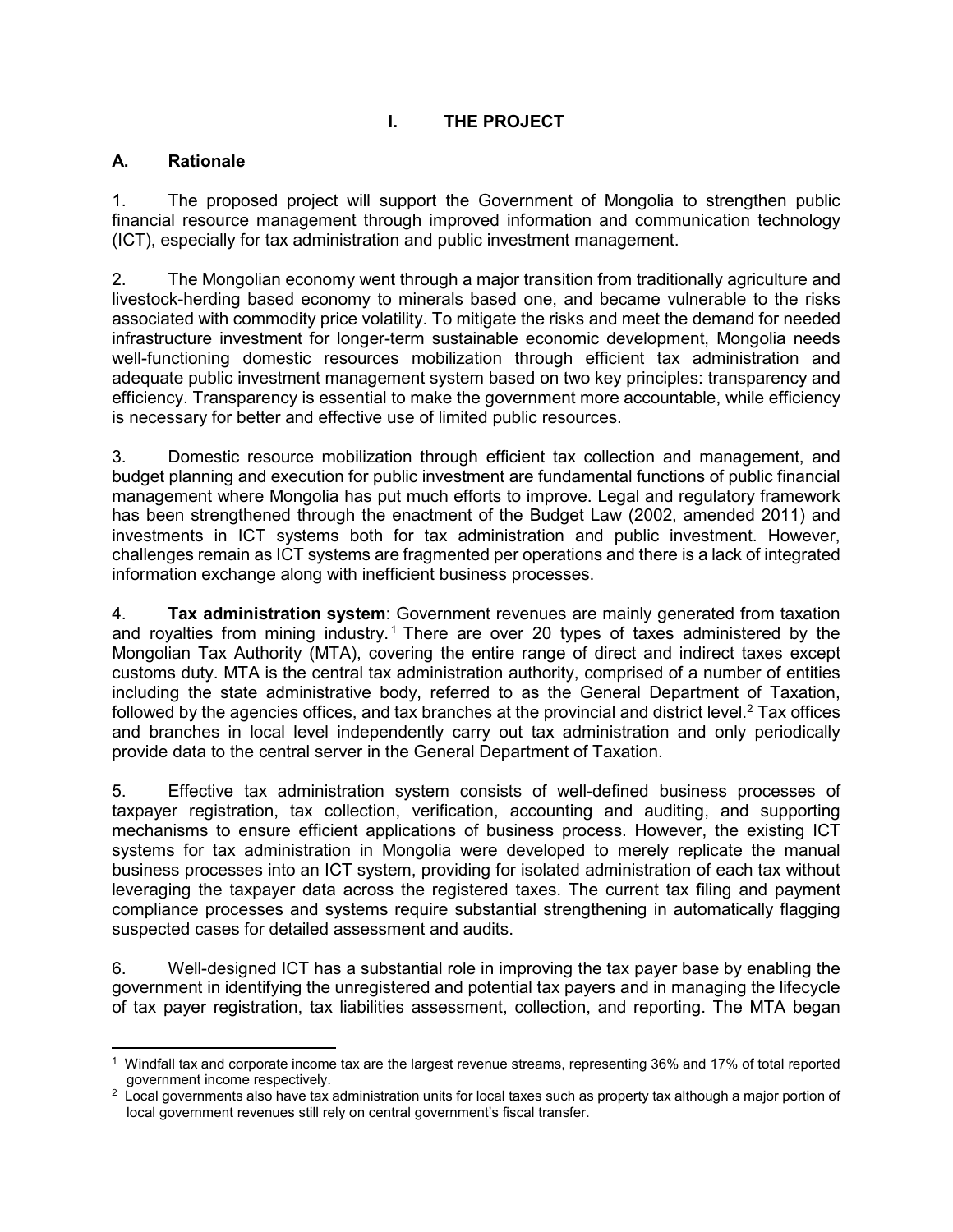transitioning to an ICT based tax administration system in the early 2000s. It has been working to establish a tax information system to automate registration of taxpayers and tax types, tax accounting and auditing, tax payment, and the tax refund process. However, planning and investments in ICT have been ineffective, especially with different systems outdated and operating for different business processes, resulting in isolated data repositories and systems in tax administration.<sup>3</sup>

7. **Public Investment Management (PIM).** The entire life cycle of PIM is administered by Budget Investment Department (BID) of Ministry of Finance (MOF). <sup>4</sup> While certain level of autonomy in local government<sup>5</sup> exists with tax collection, and budget planning and execution for small investment projects, all fixed investment project proposals at local government, fully or partially funded by the central government, still must be submitted to MOF. As inputs are required from sector ministries, agencies, and their systems to successfully complete the public investment management process cycle, interoperability, availability of information from external systems and interface with the core public investment management, and monitoring system are major challenges for PIM in Mongolia.

8. Overall business process of PIM in Mongolia has been fragmented and inefficient, often causing suboptimal public investment decisions, insufficient performance, and opaque monitoring and evaluations. Most of PIM functions are carried out manually in the current environment with data maintained in excel sheets and in manual documents resulting in ineffective monitoring of the investments, physical and financial progress, and results and benefits from such investments. Knowledge gaps also exist in understanding and designing a good practice based business processes. Thus, a comprehensive and centralized business process system for PIM is required for transparent and efficient management of the entire lifecycle of public investment.

9. There is also insufficient ICT capacity for PIM in Mongolia, with technical and functional limitations that prevent optimized utilization of ICT for management of public investments. The existing Budget Preparation Information System (BPIS) application in use for budget preparation offers very limited functionality for PIM, primarily focused on capturing the budgetary estimates for the proposed projects with limited functionality for managing the entire lifecycle of PIM. The system also needs to interface with the critical ICT systems of the government including the budget management system, BPIS; expenditure management system, and Government Financial Management Information System (GFMIS)for creating a seamless management ecosystem.

10. Existing capacity and resource constraints in BID, MOF is also severely impeding the planning and managing PIM functions in Mongolia, particularly in aspects such as: (i) approach and methodology for evaluation of the project proposals; (ii) selecting projects that fit with the overall economic development vision and growth plans of the country; (iii) investment planning and policy development; and (iv) financing, monitoring, and evaluations on selected projects.

 3 Existing systems were developed separately for each tax type (e.g. personal income tax, corporate tax, value-added tax, property tax, etc.) and processes on various technology platforms resulting in more than 20 ICT systems (e.g. general tax payer registration system, property tax payer registration system, tax return system, tax audit system, tax account system, etc.) in use with disintegrated data sources.

<sup>&</sup>lt;sup>4</sup> The life cycle of PIM includes receiving proposals from sector ministries and local governments, proposal review and approval, project monitoring and evaluation, and managing the assets created under such public investments.

<sup>5</sup> The authorities of local governments have been significantly enhanced, with provincial governments responsible for basic education, primary healthcare, urban planning and construction, social welfare services, water supply and sewerage, public transport, urban roads and bridges, and municipal services. These functions will be financed through local taxes and fiscal transfers from shared taxes from the central government, with the transfer formula based on population, population density, remoteness and size of the local government, and level of local development.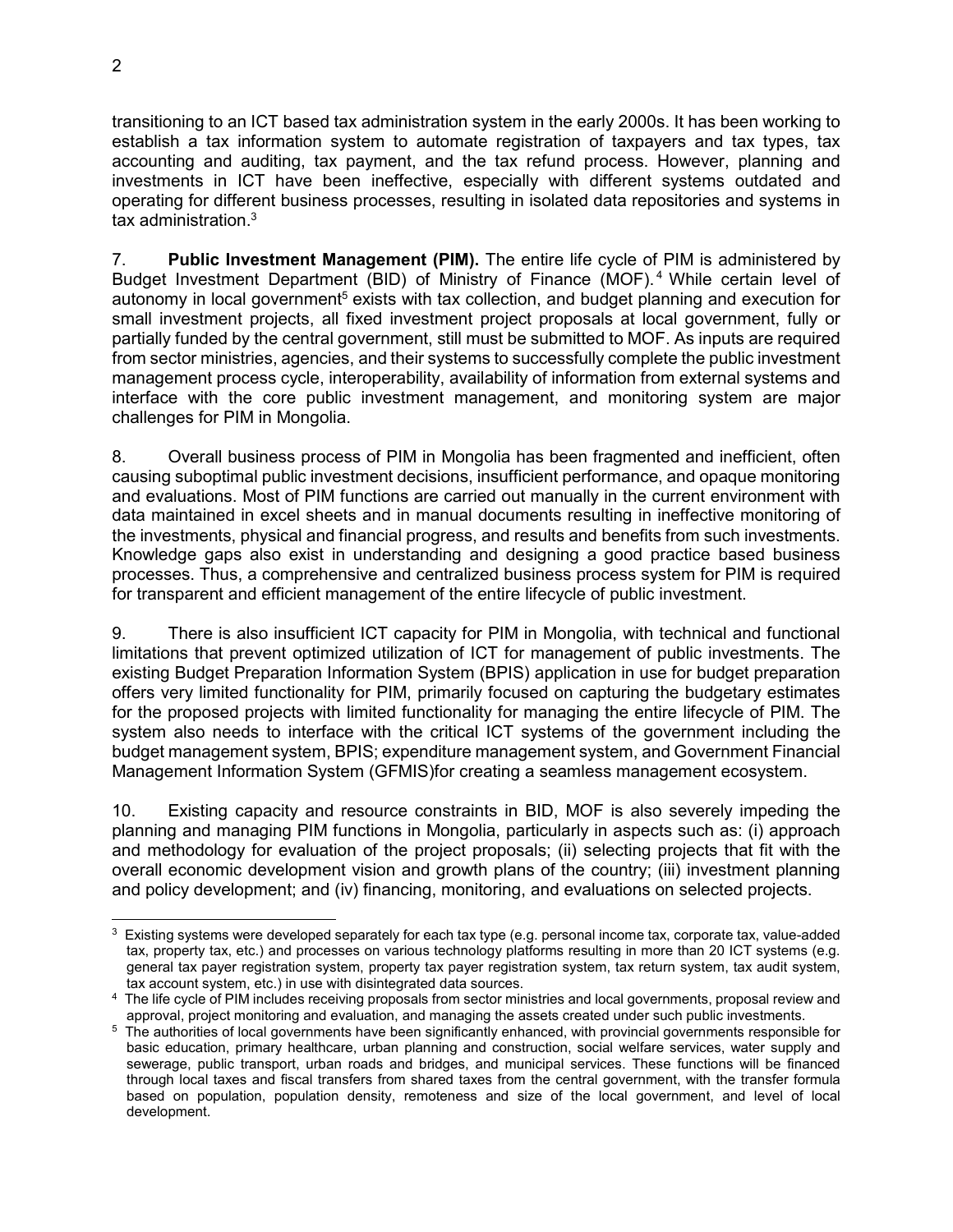## **B. Proposed Solutions**

11. **Improving transparency, efficiency, and accountability in public financial management through ICT.** The proposed project will strengthen Mongolia's public financial resource management through redesigning of current business process, improving ICT systems, and developing capacities of staff and agencies. The proposed ICT system for tax administration aims to establish an integrated information repository on the tax payers for managing the entire lifecycle of tax administration across all the taxes $6$  collected by the government, replacing outdated and disintegrated systems. On managing public investments, the proposed ICT system will support the government in managing the entire lifecycle of PIM functions, which are currently carried out manually with inefficiencies and in a disintegrated manner across the agencies.

12. The proposed project comprises two components. Component 1 will support MTA to redesign and improve business process, establish tax administration and information system (TAIS), and develop capacities of the staff. Component 2 will help the BID, MOF examine and re-design business process, develop a comprehensive public investment management information system (PIMIS), and develop capacities of staff. MOF will be the executing agency.

13. **Component 1: comprehensive TAIS in business process and ICT capacity.** The proposed project will examine and evaluate the current business process of tax administration and provide necessary support to reform the process. Based on the new business process, a comprehensive TAIS will be developed and installed for more efficient and transparent tax administration with complete data migration and validation from the old systems. Necessary capacity development needs will be assessed and relevant capacity development programs will be provided and conducted.

14. **Component 2: Comprehensive PIMIS in business process and ICT capacity.** The proposed project will improve current business process of PIM among various government agencies. A new ICT system, PIMIS, will be developed to integrate the functions of receiving applications, conducting due diligence, making decisions, budget execution, monitoring, and evaluation. Two existing ICT systems including BPIS and GFMIS<sup>7</sup> will be connected to the PIMIS. The PIMIS will be linked to the local governments and the National Development Agency to select and manage mega-projects for public investment plan.

15. The proposed project under both components will have the following three outputs:

(i) **Output 1: Business process for tax administration and public investment streamlined and improved.** The project will reengineer its current business processes of tax administration and PIM in line with international good practices $8$ and provide necessary support in redesigning and improving functional coverage of the system, integration requirements, and ICT infrastructure needs.

 $\overline{a}$  $^6$  TAIS will cover all national government taxes, including both taxes paid by individuals and businesses. Illustrative list of taxes to be covered by TAIS include corporate and personal income taxes, value-added tax, excise tax, stamp duty, vehicle tax and other duties levied by the MTA.

<sup>&</sup>lt;sup>7</sup> BPIS is to manage the budgeting for the approved projects, while GFMIS is for budget execution and disbursement.

<sup>8</sup> International good practice generally follows principles and guidelines released by ADB, i.e., Tool Kit for Tax Administration Management Information System (2014), the Centre for Tax Policy and Administration, Organization for Economic Co-operation and Development (OECD), or other international standards defined by IMF (Tax Administration Diagnostic Assessment Tool).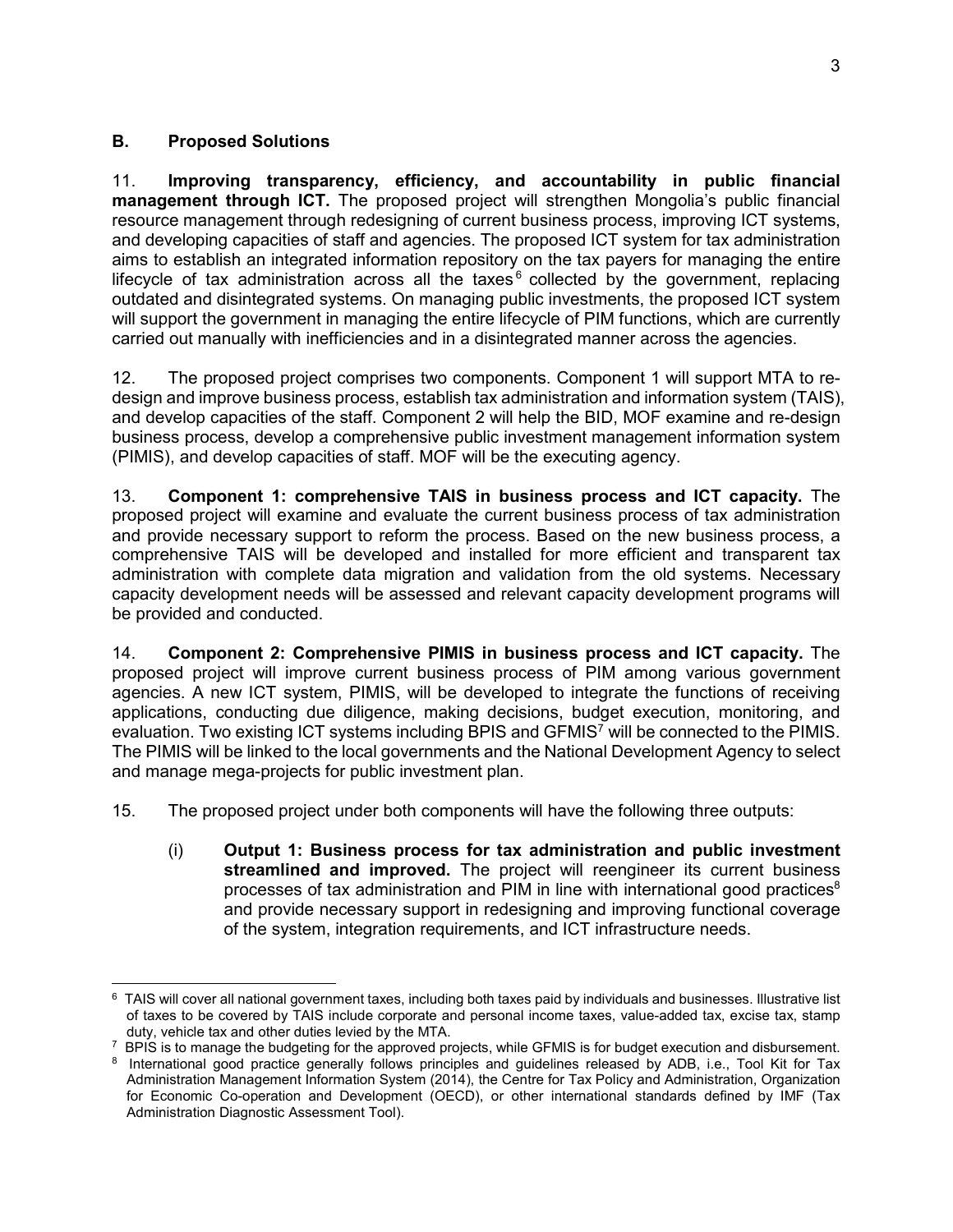- (ii) **Output 2: ICT system for tax administration and public investment functionally improved and strengthened.** The project will support the executing agency to define functional and system requirements and develop ICT systems for new TAIS and PIMIS. New software and hardware will be procured. Existing facilities to accommodate new ICT systems will be improved and expanded.
- (iii) **Output 3: Capacity of Government staff in administering and managing TAIS and PIMIS improved.** A capacity development plan for required skills and staff will be prepared, then technical training workshops and seminars will be arranged and conducted. Public awareness activities will be also planned and conducted.

16. These outputs will result in the following outcome: transparency and efficiency of tax administration systems and PIM in Mongolia strengthened.<sup>9</sup> The project will be aligned with the following impact: accountability and benefits of public financial resource management enhanced.

17. **Strategic fit.** The Midterm Review of Strategy 2020<sup>10</sup> emphasizes the importance of governance and institutional capacity in sustaining growth momentum and ensuring inclusive development. The project will support the government to continue its reform efforts in public financial resource management by strengthening tax administration and PIM. The design of the project follows ADB's sector and thematic operational plan, Financial Sector Operational Plan (2011).<sup>11</sup> The project is in line with ADB's Country Partnership Strategy for Mongolia, 2017– 2020,<sup>12</sup> and the Government Action Plan, 2016–2020.<sup>13</sup>

## **C. Proposed Financing Plans and Modality**

18. **Indicative project cost and major investments**. The government has requested a regular investment loan of \$25.0 million from ADB. The indicative total project cost of the proposed project is \$27.0 million, of which \$25.0 million will be financed by ADB from regular ordinary capital resources (OCR). The preliminary project investment plans are in Tables 1 and 2. The indicative total cost for component 1 is \$15.0 million, and \$10.0 million for component 2.

| <b>Table 1: Indicative Financing Plan</b>                  |      |       |  |  |
|------------------------------------------------------------|------|-------|--|--|
| Amount (\$ million)<br>Share of Total (%)<br><b>Source</b> |      |       |  |  |
| Asian Development Bank                                     | 25.0 | 92.0  |  |  |
| Government                                                 | 2.0  | 8.0   |  |  |
| Total                                                      | 27.0 | 100.0 |  |  |
| Course: Agian Dovelopment Bank ostimates                   |      |       |  |  |

Source: Asian Development Bank estimates.

 <sup>9</sup> The design and monitoring framework is in Appendix 1.

<sup>10</sup> ADB. 2014. *Midterm Review of Strategy 2020: Meeting the Challenges of a Transforming Asia and Pacific.* Manila.

<sup>11</sup> ADB. 2011. *Financial Sector Operational Plan.* Manila.

<sup>12</sup> ADB. 2017. *Country Partnership Strategy: Mongolia, 2017–2020.* Manila.

<sup>13</sup> Government of Mongolia. 2016. *Government Action Plan, 2016–2020*. Ulaanbaatar.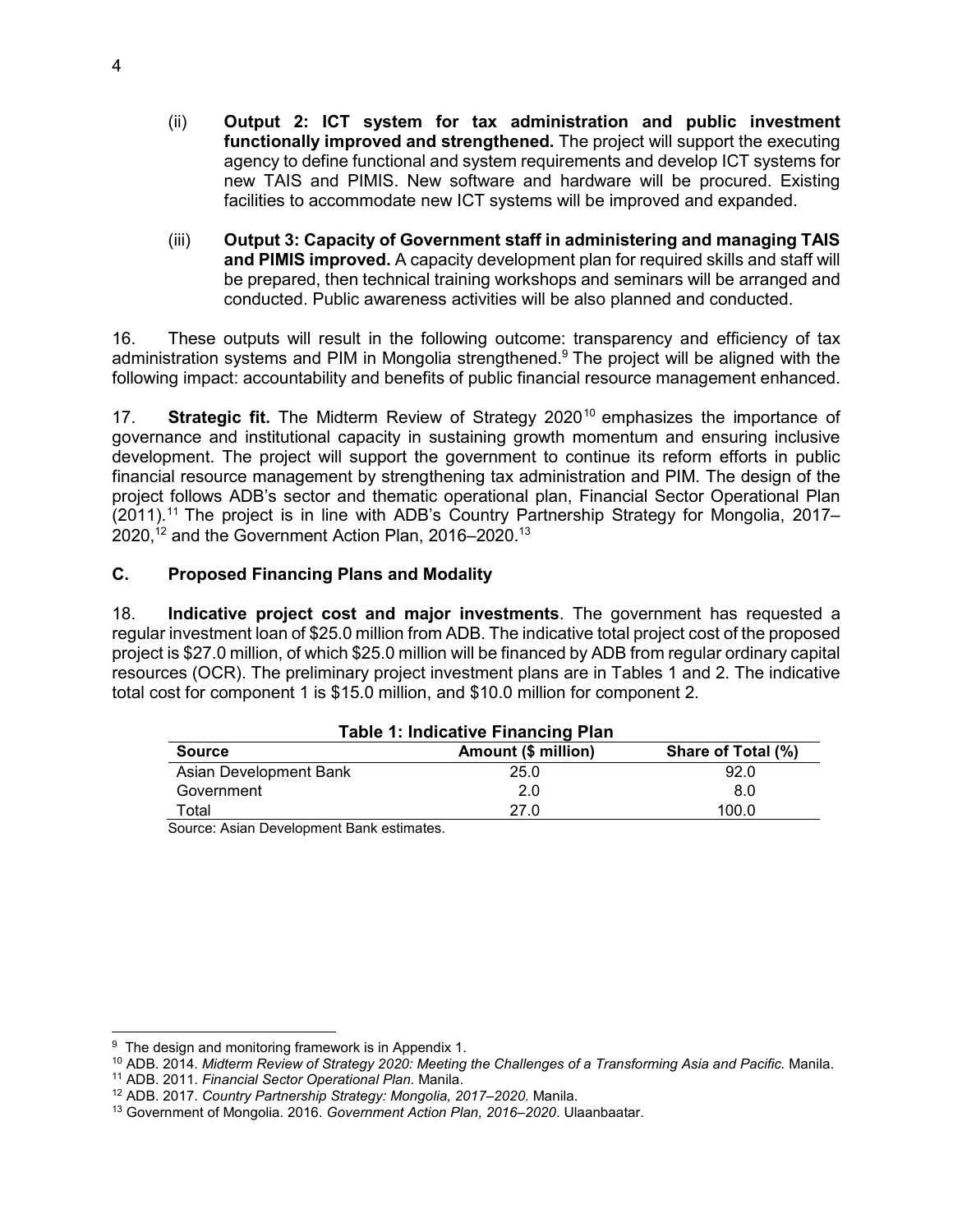| <b>Item</b>                                     | Amount (\$ million) |
|-------------------------------------------------|---------------------|
| Civil works                                     | 4.0                 |
| ICT Infrastructure and hardware                 | 2.5                 |
| ICT software and technical services             | 6.0                 |
| ICT maintenance                                 | 3.8                 |
| Equipment (computers, etc.)                     | 1.2                 |
| Business process analysis and advisory services | 2.5                 |
| Project management                              | 1.8                 |
| Contingencies                                   | 2.0                 |
| Financial charges during implementation         | 1.2                 |
| <b>Total</b><br>.                               | 25.0                |

### **Table 2: Indicative Investment Plan**

 ICT = information and communication technology Source: Asian Development Bank estimates.

## **D. Implementation Arrangements**

19. The implementation arrangements are summarized in Table 3.

| <b>Aspects</b>                                                  | <b>Arrangements</b>             |  |
|-----------------------------------------------------------------|---------------------------------|--|
| Indicative implementation period<br>October 2018–September 2021 |                                 |  |
| Indicative completion date<br>30 September 2021                 |                                 |  |
| Management                                                      |                                 |  |
| Executing agency<br>(i)                                         | <b>MOF</b>                      |  |
| (ii) Key implementing agencies<br>Component 1 for TAIS: MTA     |                                 |  |
|                                                                 | Component 2 for PIMIS: BID, MOF |  |

### **Table 3: Indicative Implementation Arrangements**

BID = Budget Investment Department, MOF = Ministry of Finance, MTA = Mongolian Tax Authority, PIMIS = public investment management information system, TAIS = tax administration and information system Source: Asian Development Bank

## **II. PROJECT PREPARATION AND READINESS**

20. The initial design of the TAIS and PIMIS will be supported by an attached transaction technical assistance (TA), which is estimated to cost \$400,000 and will be financed on a grant basis by ADB's technical assistance special fund (TASF-6). The TA will support the preparation of the proposed loan by (i) establishing a guideline for MTA to design, develop, and roll out a new ICT system for MTA; and (ii) determining required specifications and standard for the procurement of new public investment management ICT system for MOF. The TA will also help ADB and the executing agency for the smooth preparation of the proposed project by providing necessary support to complete required due diligence, to design and conduct necessary capacity building activities for stakeholders, and to review international good practices. The executing agency will be MOF and the implementing agencies will be MTA and BID of MOF.

## **III. DELIBERATIVE AND DECISION-MAKING ITEMS**

## **A. Risk Categorization**

21. The proposed project is categorized as "low risk" because: (i) the loan amount does not exceed \$200 million; (ii) safeguard categorization of 'C'; and (iii) proven capacity of the executing agency and implementing agencies in administering projects financed externally, including ADB.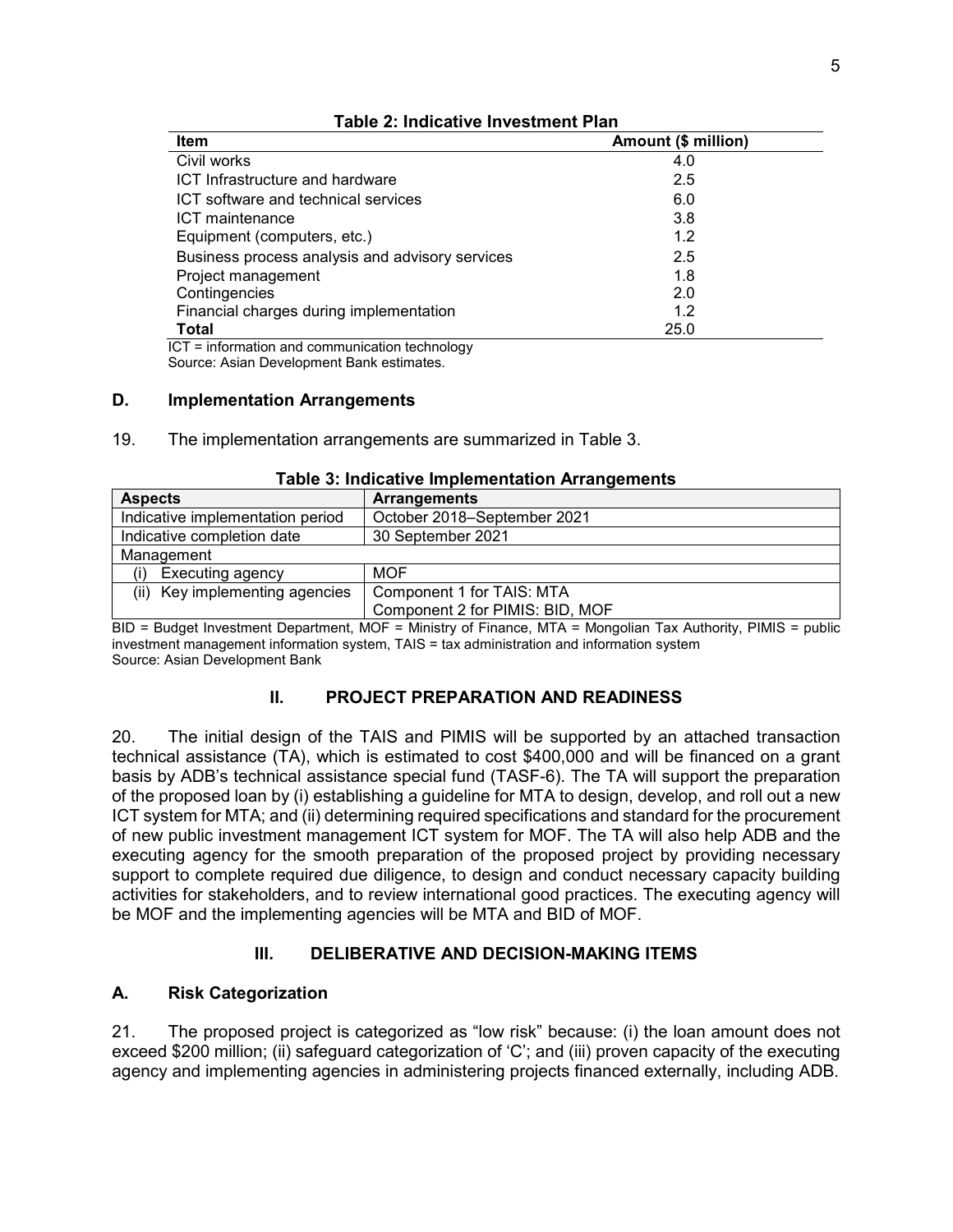## **B. Project Procurement Classification**

22. The project procurement classification is category A. The procurement will follow ADB's Procurement Policy (2017, as amended from time to time) and Procurement Regulations for ADB Borrowers (2017, as amended from time to time). The executing and implementing agencies will be required to follow the relevant procurement rules and adopt appropriate procedures as required under ADB's Procurement Policy.

## **C. Scope of Due Diligence**

| <b>Due Diligence Outputs</b>                                              | To be undertaken by |
|---------------------------------------------------------------------------|---------------------|
| Development coordination                                                  | Staff and TA grant  |
| Economic analysis                                                         | Staff and TA grant  |
| Financial due diligence <sup>14</sup>                                     | Staff and TA grant  |
| <b>Project Procurement Risk Assessment</b>                                | Staff and TA grant  |
| Safeguard screening and categorization results                            | Staff and TA grant  |
| Project administration manual                                             | Staff and TA grant  |
| Risk assessment and management plan                                       | Staff and TA grant  |
| Safeguard (environment, involuntary resettlement, and indigenous peoples) | Staff and TA grant  |
| Sector assessment                                                         | Staff and TA grant  |
| Summary poverty reduction and social strategy                             | Staff and TA grant  |
| $T_{\Lambda}$ $=$ taabnical acciotance                                    |                     |

TA = technical assistance. Source: Asian Development Bank.

## **D. Processing Schedule and Sector Group's Participation**

### **Table 4: Processing Schedule by Milestone**

|    | <b>Milestones</b>           | <b>Expected Completion Date</b> |
|----|-----------------------------|---------------------------------|
|    | <b>Concept Clearance</b>    | November 2017                   |
|    | Loan Fact-Finding           | March 2018                      |
| 3. | <b>Staff Review Meeting</b> | April 2018                      |
| 4. | Loan Negotiations           | May 2018                        |
| 5. | <b>Board Consideration</b>  | July 2018                       |
| 6. | Loan Effectiveness          | October 2018                    |

Source: Asian Development Bank

## **E. Key Processing Issues and Mitigation Measures**

23. Significant risks and mitigating measures are summarized in table 5.

## **Table 5: Issues, Approaches, and Mitigation Measures**

| <b>Key Processing Issues</b>                   | <b>Proposed Approaches and/or Mitigation Measures</b> |
|------------------------------------------------|-------------------------------------------------------|
| Potential risks in the limited capacity of MTA | Capacity assessment will be undertaken for ICT        |
| and its ICT system development arm,            | system development. The advisory support will be      |
| Information Technological Center for Customs   | provided from the early stage of preparation and      |
| and Taxation                                   | designing.                                            |
| 2. Potential difficulties in inter-agency      | All the stakeholders and agencies will be consulted   |
| coordination and communication for             | from the defining of system specifications and        |
| developing integrated tax administration and   | designing stage of the ICT to bring their commitment. |
| PIM system                                     |                                                       |

ICT = information and communication technology, MTA = Mongolian Tax Authority, PIM = public investment management

<sup>14</sup> Financial management capacity assessment, financial performance review of executing agency, financial analysis, cost estimates and financing plan, and entity financial analysis and sustainability assessment.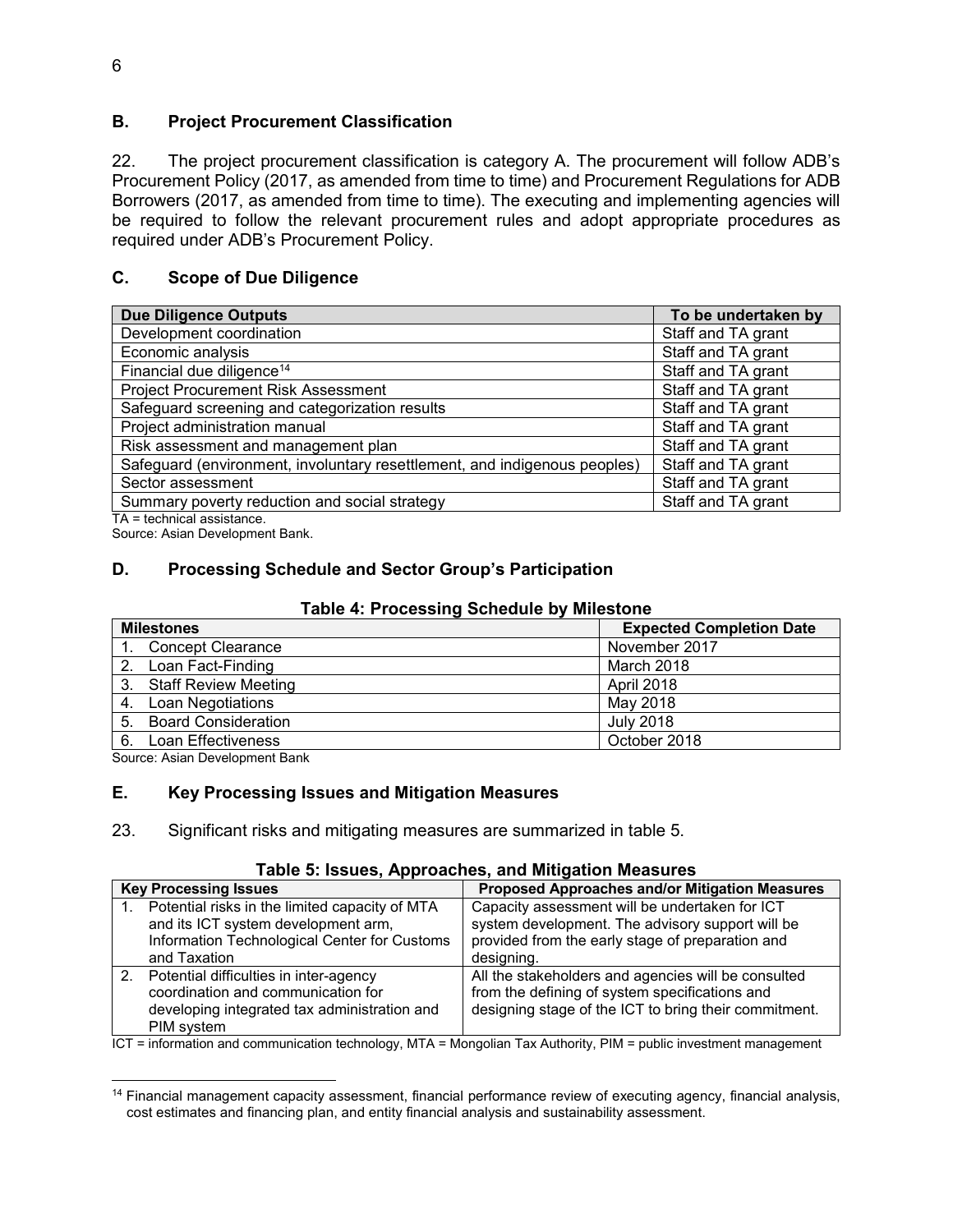# **PRELIMINARY DESIGN AND MONITORING FRAMEWORK**

| Impacts the Project is Aligned with<br>Accountability and benefits of Public Financial Resource Management Enhanced (Government Action |                                                                                                                                                    |                                                                               |                                                                                                                                   |  |
|----------------------------------------------------------------------------------------------------------------------------------------|----------------------------------------------------------------------------------------------------------------------------------------------------|-------------------------------------------------------------------------------|-----------------------------------------------------------------------------------------------------------------------------------|--|
| Plan 2016-2020) <sup>a</sup>                                                                                                           |                                                                                                                                                    |                                                                               |                                                                                                                                   |  |
| <b>Results Chain</b>                                                                                                                   | <b>Performance Indicators</b><br>with Targets and<br><b>Baselines</b>                                                                              | <b>Data Sources and</b><br><b>Reporting</b>                                   | <b>Risks</b>                                                                                                                      |  |
| <b>Outcome</b><br>Transparency and<br>efficiency in public<br>investment and tax<br>administration<br>strengthened                     | a. Public investment<br>management process<br>completely functional on<br>ICT system by 2022 (2017<br>baseline: none)<br>b. Tax revenues increased | a. Government<br>monitoring report<br>prepared by MOF<br>b. Annual tax report | Government will not<br>continue support to<br>strengthening MIS ICT<br>systems for public<br>investment and tax<br>administration |  |
|                                                                                                                                        | by 10% by 2022 (2017<br>baseline: TBD)                                                                                                             | prepared by MTA                                                               | Economic environment<br>for Mongolia further<br>deteriorated                                                                      |  |
| <b>Outputs</b>                                                                                                                         |                                                                                                                                                    |                                                                               |                                                                                                                                   |  |
| 1. Business process for<br>tax administration and<br>public investment<br>streamlined and<br>improved.                                 | 1a. One review report for<br>PIM process, including<br>PPP management<br>integration, completed by<br>October 2018 (2017<br>baseline: none)        | 1a. A report of reform<br>plan for PIM process<br>prepared by<br>consultants  | Related ministries and<br>agencies not<br>coordinated                                                                             |  |
|                                                                                                                                        | 1b. Reform plan introduced<br>by December 2020 (2017<br>baseline: none)                                                                            | 1b. Project monitoring<br>report prepared by<br>PIU                           |                                                                                                                                   |  |
|                                                                                                                                        | 1c. Tax administration<br>reengineering plan<br>approved by December<br>2020 (2017 baseline:<br>none)                                              | 1c. Project monitoring<br>report prepared by<br>PIU                           |                                                                                                                                   |  |
| 2. ICT system for tax<br>administration and<br>public investment<br>functionally improved<br>and strengthened.                         | 2a. Customization,<br>installation, testing, rolling<br>out of the base system for<br>PIM completed by<br>December 2020 (2017<br>baseline: none)   | 2a-2e. Semi-annual<br>project monitoring<br>report prepared by<br>PIU         |                                                                                                                                   |  |
|                                                                                                                                        | 2b. Development, testing,<br>rolling out of tax<br>administration base<br>system completed by<br>December 2020 (2017<br>baseline: none)            |                                                                               |                                                                                                                                   |  |
|                                                                                                                                        | 2c. Needed ICT<br>infrastructure and<br>hardware equipped by                                                                                       |                                                                               |                                                                                                                                   |  |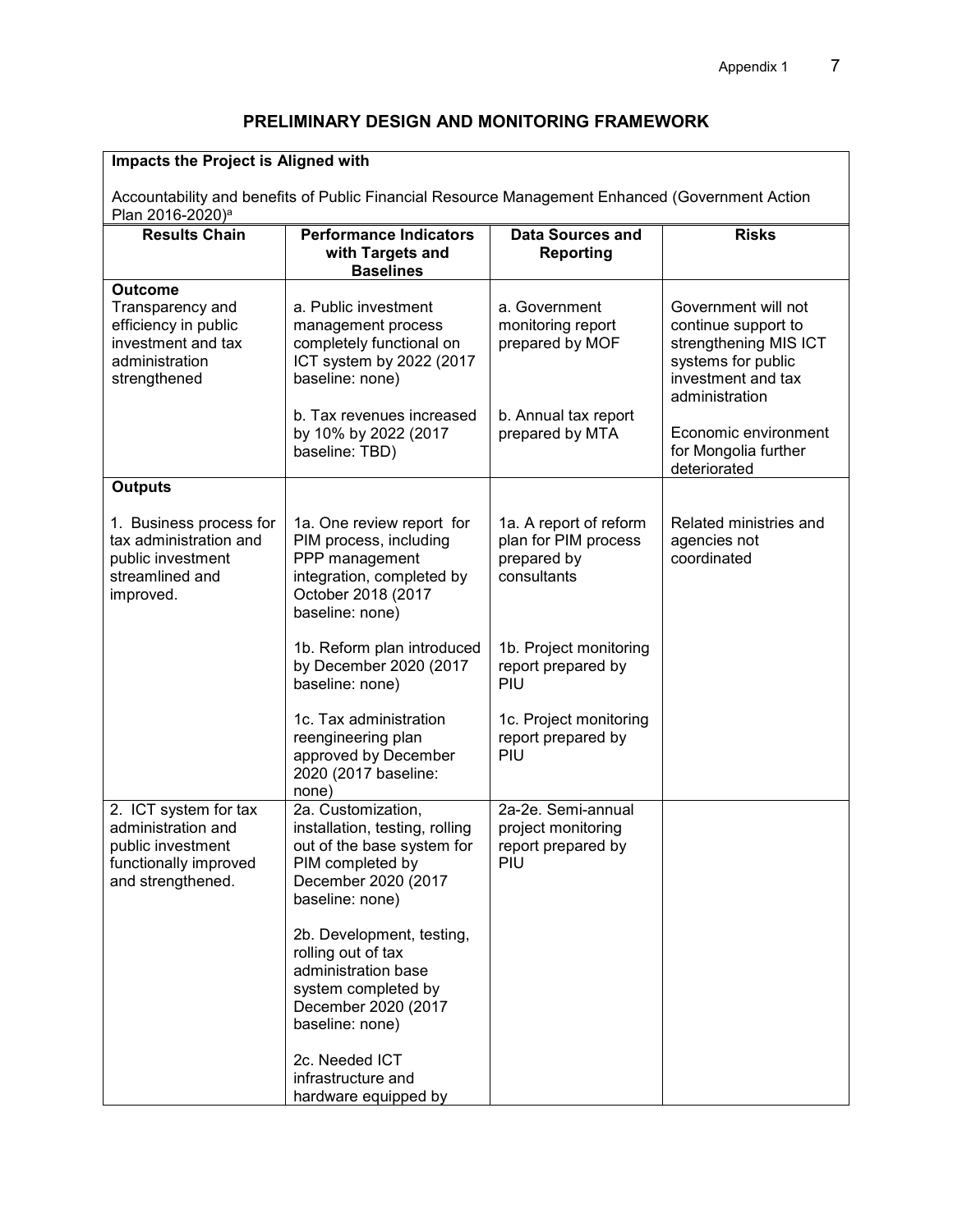|                                                                                                   | December 2019 (2017<br>baseline: none)                                                                                                                                                            |                                                                                                                 |  |
|---------------------------------------------------------------------------------------------------|---------------------------------------------------------------------------------------------------------------------------------------------------------------------------------------------------|-----------------------------------------------------------------------------------------------------------------|--|
|                                                                                                   | 2d. Improvements and<br>expansion of two server<br>rooms and eleven offices<br>of MTA and Budget<br>investment Department<br>completed by December<br>2020 (2017 baseline:<br>none)               |                                                                                                                 |  |
|                                                                                                   | 2e. At least two ICT<br>existing ICT systems of<br>BPIS and GMFIS linked to<br>TAIS and PIMIS by<br>December 2021 (2017<br>baseline: none)                                                        |                                                                                                                 |  |
|                                                                                                   | 2f. Maintenance and<br>adjustment of TAIS and<br>PIMIS conducted on<br>regular basis, at least twice<br>a year by April 2022 (2017<br>baseline: none)                                             |                                                                                                                 |  |
| 3. Capacity of<br>government staff in<br>administering and<br>managing TAIS and<br>PIMIS improved | 3a. At least 50% of staff<br>(with 30% female staff<br>participation) trained for<br>ICT System user interface<br>completed by June 2020,<br>(baseline: not applicable)                           | 3a. System users<br>guide; project<br>monitoring report<br>prepared by PIU                                      |  |
|                                                                                                   | 3b. At least 50% of staff<br>(with 30% female staff<br>participation) trained for<br>system-based<br>management completed by<br>June 2020 (2017 baseline:<br>none)                                | 3b. Guideline for the<br>system-based<br>business processes;<br>Project monitoring<br>report prepared by<br>PIU |  |
|                                                                                                   | 3c. At least 50% of staff<br>(with 30% female staff<br>participation) trained for<br>maintenance and<br>upgrading the systems<br>processes developed by<br>December 2020 (2017<br>baseline: none) | 3c. A report of<br>capacity development<br>plan; Project<br>monitoring report<br>prepared by PIU                |  |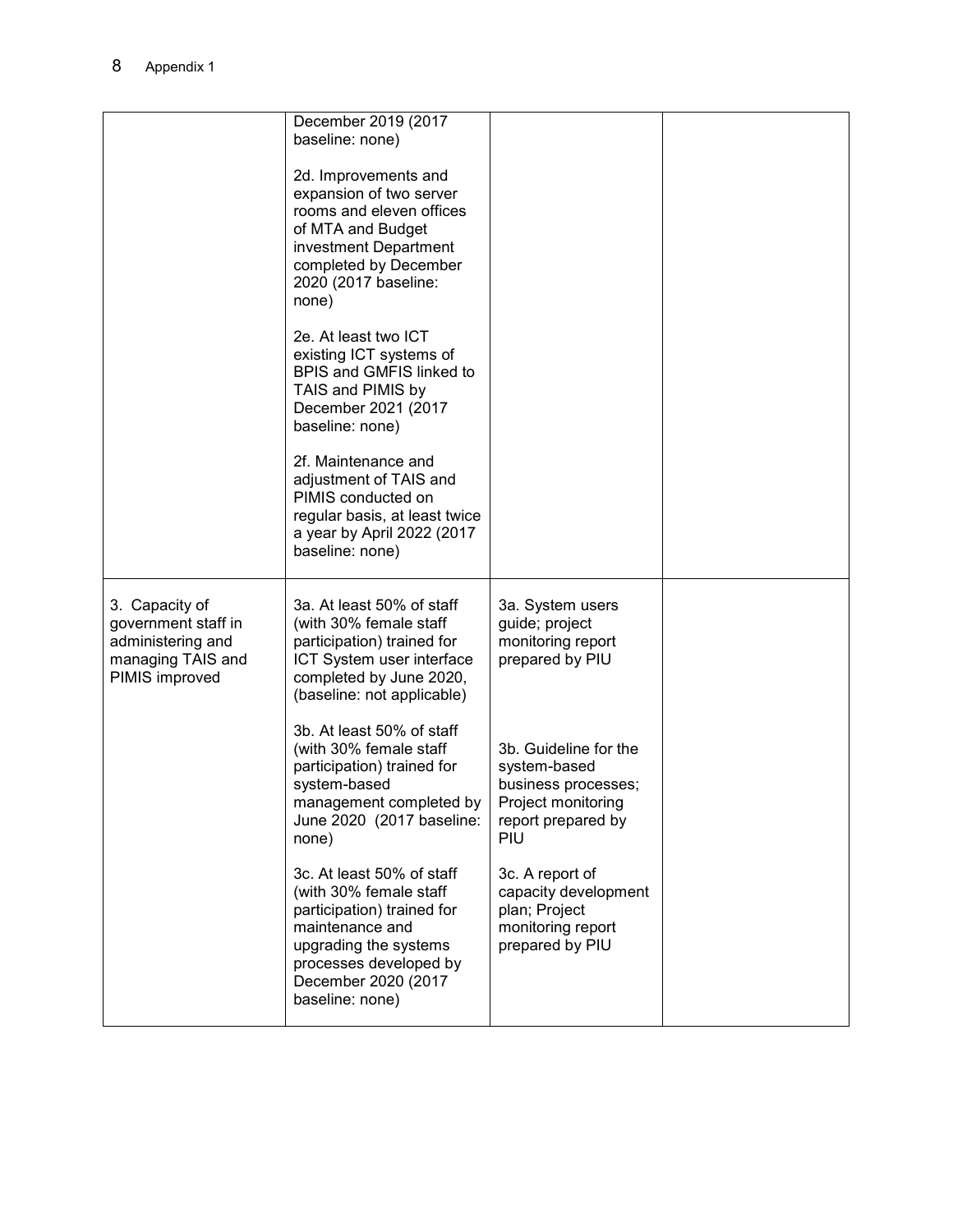#### **Key Activities with Milestones**

- **1. Business process for tax administration and public investment streamlined and improved.** 
	- 1.1 Review of and reform plan for PIM process, including PPP management integration, completed by October 2018.
	- 1.2 Complete tax administration reengineering by December 2020.

#### **2. ICT system for tax administration and public investment functionally improved and strengthened.**

- 2.1 Equip needed ICT infrastructure and hardware by December 2019.
- 2.2 Complete customization, installation, testing, rolling out of the base system for PIM by December 2020.
- 2.3 Develop, test, roll out tax administration base system by December 2020.
- 2.4 Improve existing facilities for new hardware by December 2020.
- 2.5 Link relevant ICT systems, including local levels, to TAIS and PIMIS by December 2021.

#### **3. Capacity of government staff in administering and managing TAIS and PIMIS improved.**

- 3.1 Train staffs for the system user interface by June 2020
- 3.2 Train staffs for the system-based management by June 2020.
- 3.3 Train staffs for maintenance and upgrading of the ICT systems by December 2020.

#### **Inputs**

ADB ordinary capital resources regular loan: \$25 million Government: \$2 million

### **Assumptions for Partner Financing**

Not Applicable.

ICT = information and communication technology, MIS = management information system, PIM = public investment management, PIMIS = public investment management information system, PIU= project implementation unit, PPP = public-private partnership, TAIS = tax administration information system, TBD = to be determined <sup>a</sup> ADB's *Country Partnership Strategy for Mongolia, 2017–2020*; and the *Government Action Plan, 2016–2020*.

Source: Asian Development Bank.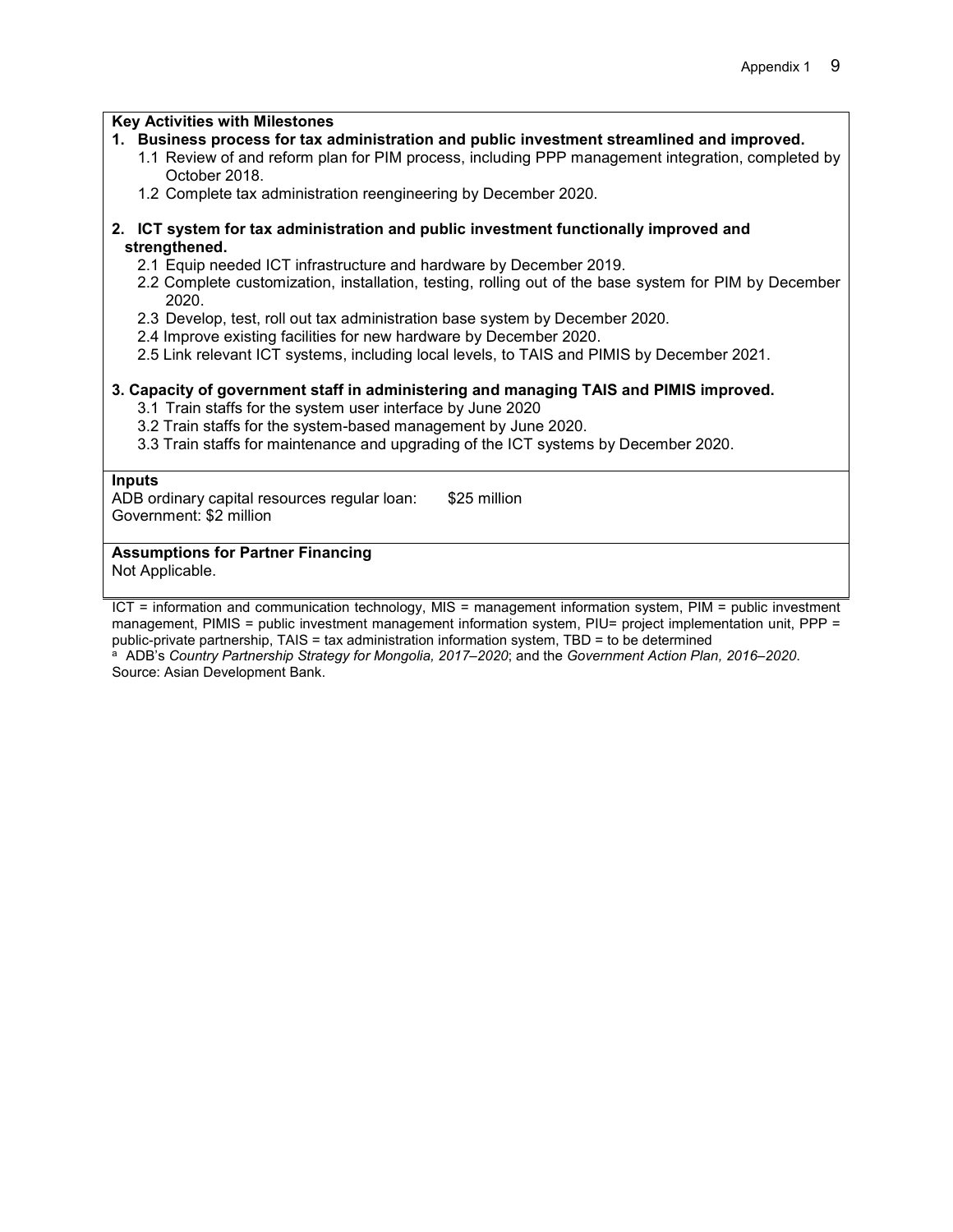# **PROJECT PROCUREMENT CLASSIFICATION**

| <b>Characteristic</b>                                                                                                                                          | <b>Assessor's Rating:</b>                                                                                                                                                                                                                                                                                                                                      |
|----------------------------------------------------------------------------------------------------------------------------------------------------------------|----------------------------------------------------------------------------------------------------------------------------------------------------------------------------------------------------------------------------------------------------------------------------------------------------------------------------------------------------------------|
| Is the procurement environment risk for this<br>project assessed to be high based on the                                                                       | ⊠Yes □No                                                                                                                                                                                                                                                                                                                                                       |
| country and sector and/or agency risk                                                                                                                          | Yes. Mongolia is accorded a "high"                                                                                                                                                                                                                                                                                                                             |
| assessments?                                                                                                                                                   | preliminary risk rating by ADB.                                                                                                                                                                                                                                                                                                                                |
| Are multiple (typically more than three) and/or<br>diverse executing agencies and/or                                                                           | □Yes ⊠No □Unknown                                                                                                                                                                                                                                                                                                                                              |
| implementing agencies envisaged during<br>project implementation? Do they lack prior<br>experience in implementation under an ADB-<br>financed project?        | Implementation of this project will involve<br>one executing agency and two implementing<br>agencies; MOF will be the executing agency,<br>while the MTA and BID of MOF will be the<br>implementing agencies.                                                                                                                                                  |
|                                                                                                                                                                | MTA does not have prior experiences in<br>implementation under ADB-financed project<br>while BID, MOF had prior experiences under<br>ADB-financed project.                                                                                                                                                                                                     |
| Are multiple contract packages and/or                                                                                                                          | ⊠Yes □No □Unknown                                                                                                                                                                                                                                                                                                                                              |
| complex and high-value contracts (compared<br>with recent externally financed projects in the<br>developing member country Mongolia)<br>expected?              | Yes, this project implementation will require<br>multiple contract packages involving<br>procurement of ICT goods, and consulting<br>services for design, development,<br>implementation and maintenance of ICT<br>applications for PIM and tax administration.<br>Bidding document might require scoring<br>system and 1S2E or even 2S bidding<br>procedures. |
| Does the project plan to use innovative<br>contracts (public-private partnership,<br>performance-based, design and build,<br>operation and maintenance, etc.)? | □Yes ⊠No □Unknown                                                                                                                                                                                                                                                                                                                                              |
| Are contracts distributed in more than three<br>geographical locations?                                                                                        | □Yes ⊠No □Unknown                                                                                                                                                                                                                                                                                                                                              |
| Are there significant ongoing contractual                                                                                                                      | ⊠Yes □No □Unknown                                                                                                                                                                                                                                                                                                                                              |
| and/or procurement issues under ADB (or<br>other externally) financed projects? Has                                                                            | Yes, misprocurement cases had occurred in                                                                                                                                                                                                                                                                                                                      |
| misprocurement been declared in the DMC?                                                                                                                       | Mongolia in other sectors.                                                                                                                                                                                                                                                                                                                                     |
| Does the DMC have prolonged procurement<br>lead times, experience implementation<br>delays, or otherwise consistently fail to meet<br>procurement time frames? | ⊠Yes □No □Unknown                                                                                                                                                                                                                                                                                                                                              |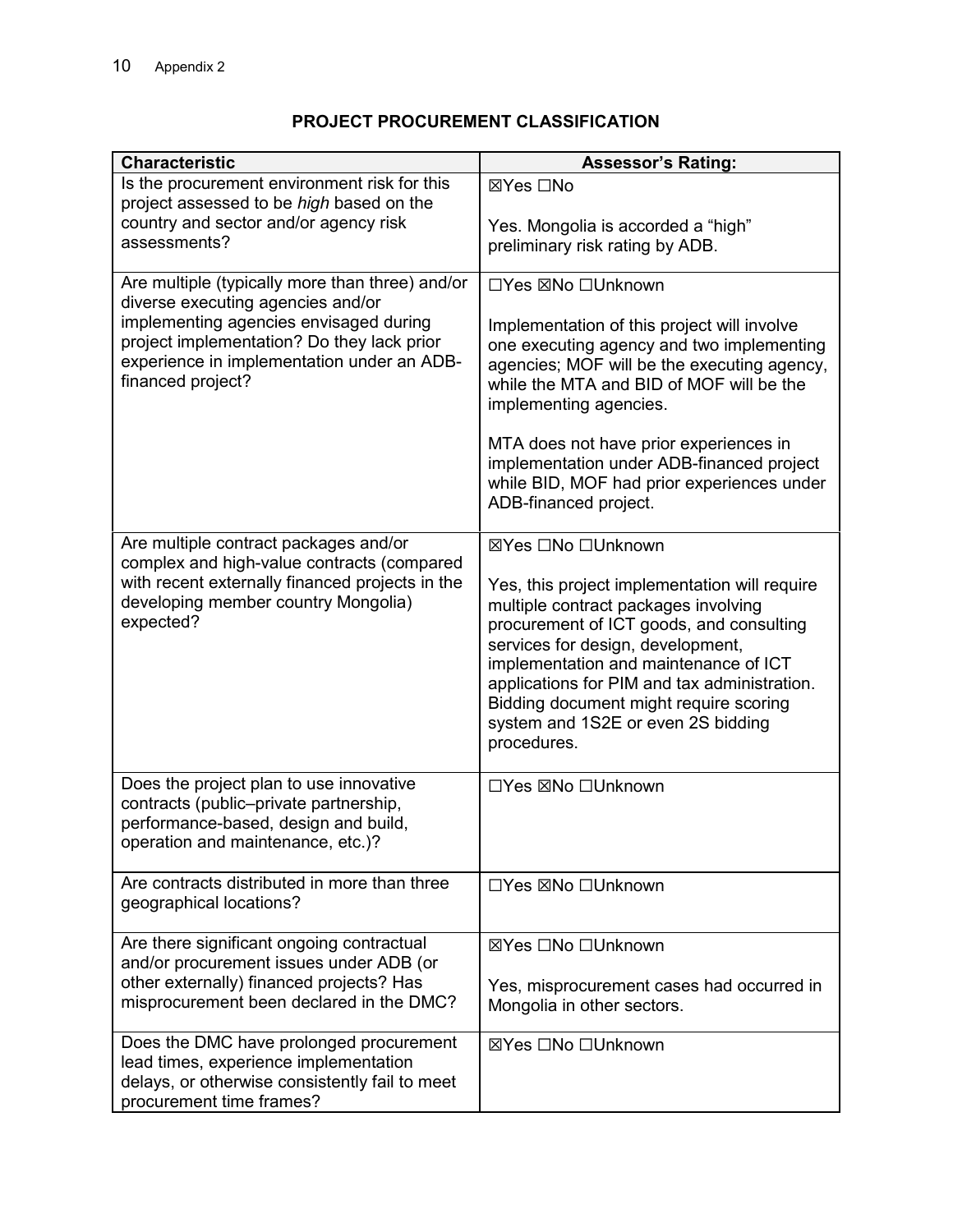| Implementation delays due to prolonged<br>procurement lead time are frequent in<br>Mongolia.                                              |  |
|-------------------------------------------------------------------------------------------------------------------------------------------|--|
| □Yes ⊠No □Unknown                                                                                                                         |  |
| MTA does not have prior experience with<br>ADB funded projects; while the BID of MOF<br>does have experience with ADB funded<br>projects. |  |
| Regional department's overall recommendation (Seung Min Lee, Financial Sector                                                             |  |
| $\boxtimes$ Category A                                                                                                                    |  |
| Category B                                                                                                                                |  |
|                                                                                                                                           |  |

BID, MOF in the Government of Mongolia is the executing agency for the entire project, while it also plays the role of implementing agency for the PIMIS component. MTA is the implementing agency for the TAIS component. While procurement capacity exists in both MOF and MTA, for conducting donor funded projects related procurement and related operational activities, including ADB funded projects, both agencies will require support in managing the overall procurement activities under the project. Therefore, four procurement specialists (two international and two national) will be hired to support MOF and MTA respectively in managing project related procurement. In addition, the project outputs will also focus on creating institutional capacities in both the agencies, including project management, procurement, and contract administration. The institutional strengthening will be undertaken through recruitment of specialists, both national and international during the first two years of the project implementation. These mitigating measures will substantially reduce the project procurement risk. However, the nature and type of bidding procedures are complex due to the design, development, tendering and implementation with maintenance of the ICT platform intended to be procured both for the TAIS and the PIMIS. Hence, it well be needed complex bidding procedures including scoring system, 1S2E or even 2S bidding procedures. Hence, we recommend category "A" for the procurement portfolio of this intervention.

## **OSFMD's recommendation (C. Janyna Rhor, Senior Procurement Specialist)**

OSP2 endorses the recommendation of category "A" procurement wise for this project. And, additional support will be provided during the preparation of the project as well as during implementation.

1S2E = Single-Stage: Two Envelope, 2S = Two Stage, ADB = Asian Development Bank, BID = Budget Investment Department, ICT = information and communication technology, MOF = Ministry of Finance, MTA = Mongolian Tax Authority, PIM = public investment management, PIMIS = public investment management information system, TAIS = tax administration information system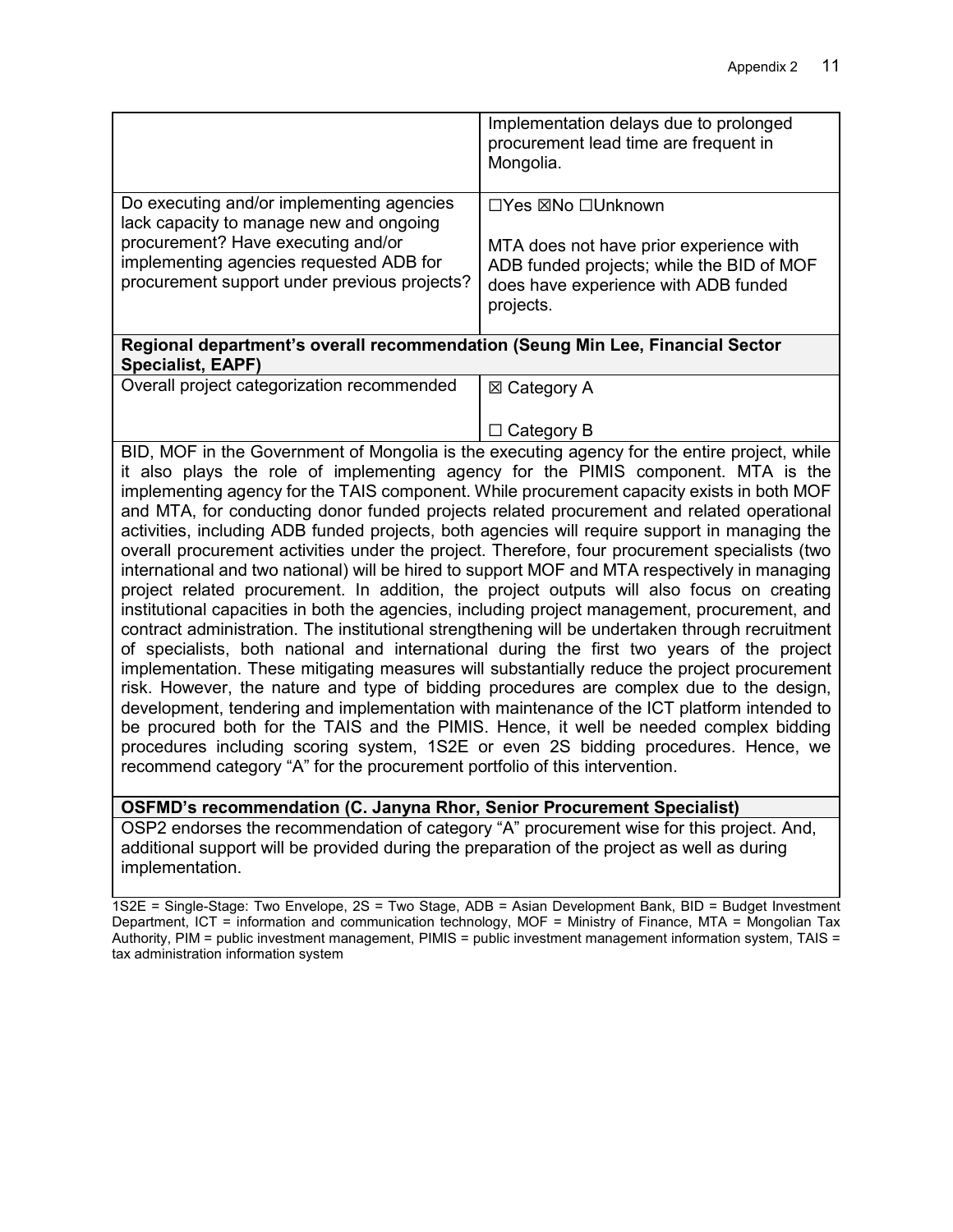# **TECHNICAL ASSISTANCE FOR PROJECT PREPARATION**

# **I. THE ENSUING PROJECT**

1. The proposed project will support the Government of Mongolia in strengthening public financial resource management through improved information and communication technology (ICT), especially in Public Investment Management (PIM) and tax administration. The proposed project will examine and redesign current business process, improve ICT systems, and develop capacities of staff and agencies. Major portion of the investment will be used for improving ICT Systems for tax administration and PIM, where it could improve information access, linking of government revenues with expenditure, and in creating a seamless service delivery mechanism for all stakeholders, including the government departments, urban local bodies, donor agencies, vendors, and citizens.

2. The proposed project comprises two components. Component 1 will support the Mongolian Tax Authority (MTA) to re-design and improve business process, establish Tax Administration and Information System (TAIS), and develop capacities of the staff. Component 2 will help the Budget Investment Department (BID), Ministry of Finance (MOF), examine and redesign business process; develop a comprehensive public investment management information system (PIMIS); and develop capacities of staff. The MOF will be the executing agency. The MTA will be the implementing agency for component 1, and the BID, MOF, will be the implementing agency for component 2. The proposed project under both components will have the following three outputs: (i) business process for tax administration and public investment streamlined and improved, (ii) ICT system for tax administration and public investment functionally improved and strengthened, and (iii) capacity of staff in administering and managing TAIS and PIMIS improved.

3. These outputs will result in the following outcome: transparency and efficiency of tax administration systems and PIM in Mongolia Strengthened.<sup>1</sup> The technical assistance (TA) will be aligned with the following impact: accountability and benefits of public financial resource management enhanced. The indicative total project cost of the proposed project is \$27 million, of which \$25 million will be financed by Asian Development Bank (ADB) from its ordinary capital resources. ADB will finance 92% of total project costs. The transaction technical assistance (TRTA) is included in country operations business plan, 2017–2019 for Mongolia.<sup>2</sup>

# **II. THE TECHNICAL ASSISTANCE**

## **A. Justification**

4. The TRTA will help the government to prepare the project to implement the proposed project. The TRTA will conduct feasibility study and prepare the relevant project documents in accordance with ADB's requirements for approval of the project by ADB and the government.<sup>3</sup>

## **B. Outputs and Activities**

5. The TRTA will engage international and national consultants to (i) conduct sector reviews to identify key issues to be addressed by the investment project; (ii) provide advisory support for designing a new ICT system for transparent and efficient tax administration and defining

<sup>-</sup><sup>1</sup> The design and monitoring framework is in Appendix 1.

<sup>2</sup> ADB. 2017. *Country Operations Business Plan: Mongolia, 2017–2019.* Manila.

 $3$  The TA first appeared in the business opportunities section of ADB's website on 7 December 2017.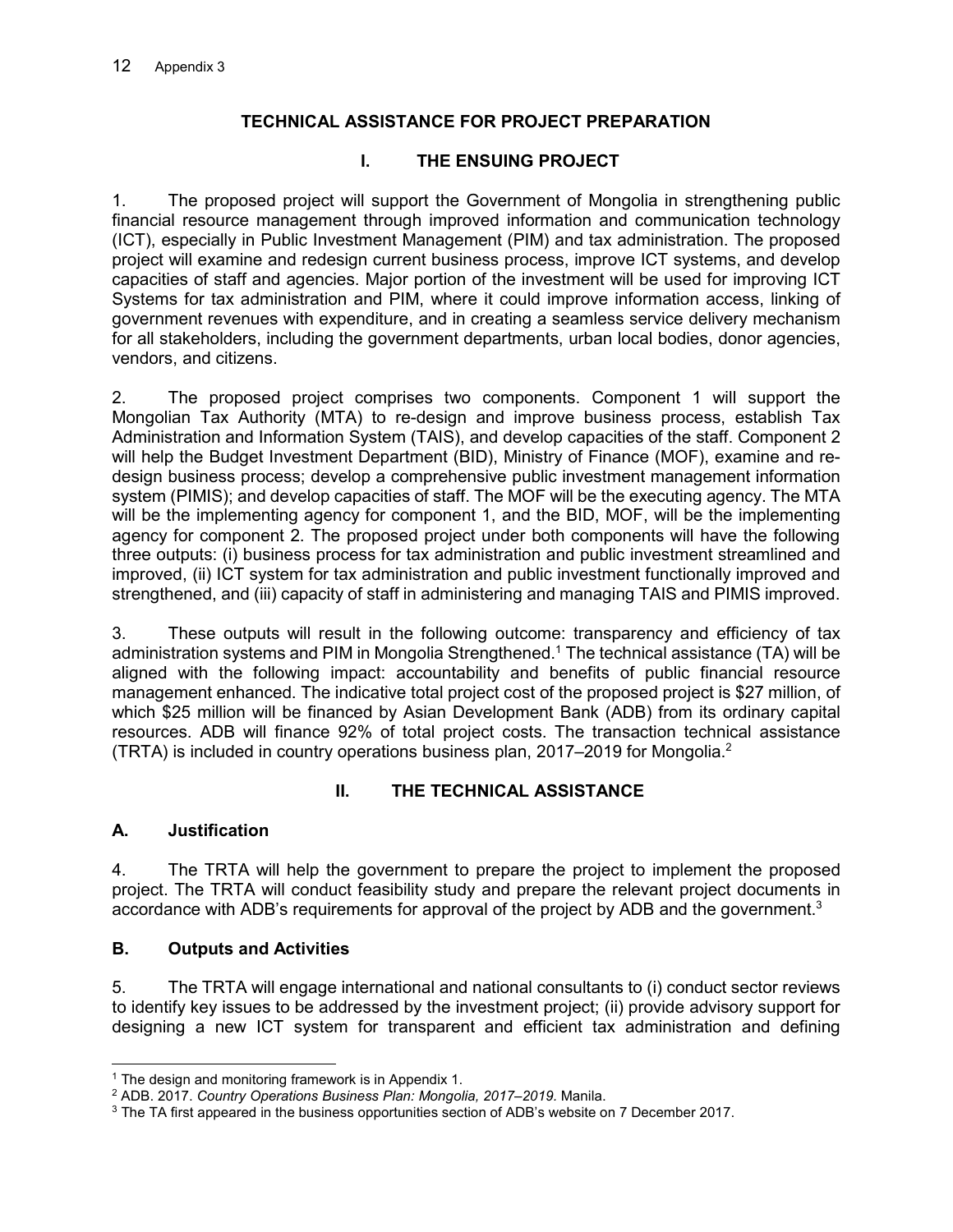specifications and standard for a new public investment management ICT system; (iii) help the executing agency prepare preliminary feasibility studies, which may include technical, financial, economic, and socioeconomic analyses; cost estimates; environmental and social impact assessment; preparation of institutional and capacity development plans; and a study for initial benchmark indicators; (iii) conduct pre-implementation work for the investment project; (iv) assist the executing agency and implementing agencies in assessing preliminary engineering designs and specifications, verifying detailed cost estimates, recommending procurement arrangements, and preparing terms of references for procurement consulting services during the project implementation; (v) suggest key features in contractual agreements or other necessary legal or institutional arrangements; and (vi) contribute to the preparation of the project administration manual.

|                                                 | rapic Av. I. Odininary or major Odipato and Activities |                                                                                                                                      |
|-------------------------------------------------|--------------------------------------------------------|--------------------------------------------------------------------------------------------------------------------------------------|
| <b>Major Outputs</b>                            | <b>Delivery Dates</b>                                  | <b>Key Activities with Milestones</b>                                                                                                |
| 1. Due diligence<br>conducted and               | project inception                                      | 1.1 Review of all required linked documents                                                                                          |
| project<br>documents                            | project inception + 2 months                           | 1.2 Project financial and economic analyses                                                                                          |
| prepared                                        | project inception + 2 months                           | 1.3 Financial analysis and financial<br>management assessment                                                                        |
|                                                 | project inception + 2 months                           | 1.4 Project Procurement Risk Assessment                                                                                              |
|                                                 | project inception + 2 months                           | 1.5 Training the executing and implementing<br>agencies on ADB procurement procedures.                                               |
|                                                 | project inception + 3 months                           | 1.6 Poverty and social impact assessment                                                                                             |
|                                                 | project inception + 3 months                           | 1.7 Safeguards due diligence (IEE including<br>EMP, social safeguards reports,<br>assessment of project impacts on climate<br>risks) |
|                                                 | project inception + 3 months                           | 1.8 Draft project administration manual                                                                                              |
| 2. Preliminary<br>design and                    | Project inception + 3 months                           | 2.1 Technical appraisal, cost estimates, and<br>procurement plan                                                                     |
| system                                          | Project inception + 3 months                           | 2.2 Draft Procurement Plan for the Loan                                                                                              |
| specifications<br>finalized with                | Project inception + 3 months                           | 2.3 Draft Bidding Documents for works, IT<br>goods and services and consulting services                                              |
| bidding                                         | Project inception + 3 months                           | 2.4 Feasibility study reports finalized                                                                                              |
| documents                                       |                                                        |                                                                                                                                      |
| prepared                                        |                                                        |                                                                                                                                      |
| 3. Project<br>management                        | Project inception + 1 months                           | 3.1 Capacity development plan prepared for<br>executing and implementing agencies                                                    |
| capacity of the<br>executing agency<br>improved | Project inception + 3 months                           | 3.2 Capacity development seminars and<br>workshops conducted                                                                         |

6. The major outputs and activities are summarized in Table A3.1.

|  | Table A3.1: Summary of Major Outputs and Activities |
|--|-----------------------------------------------------|
|  |                                                     |

ADB = Asian Development Bank, EMP = environmental management plan, IEE = initial environmental examination, IT = information technology.

Source: Asian Development Bank.

## **C. Cost and Financing**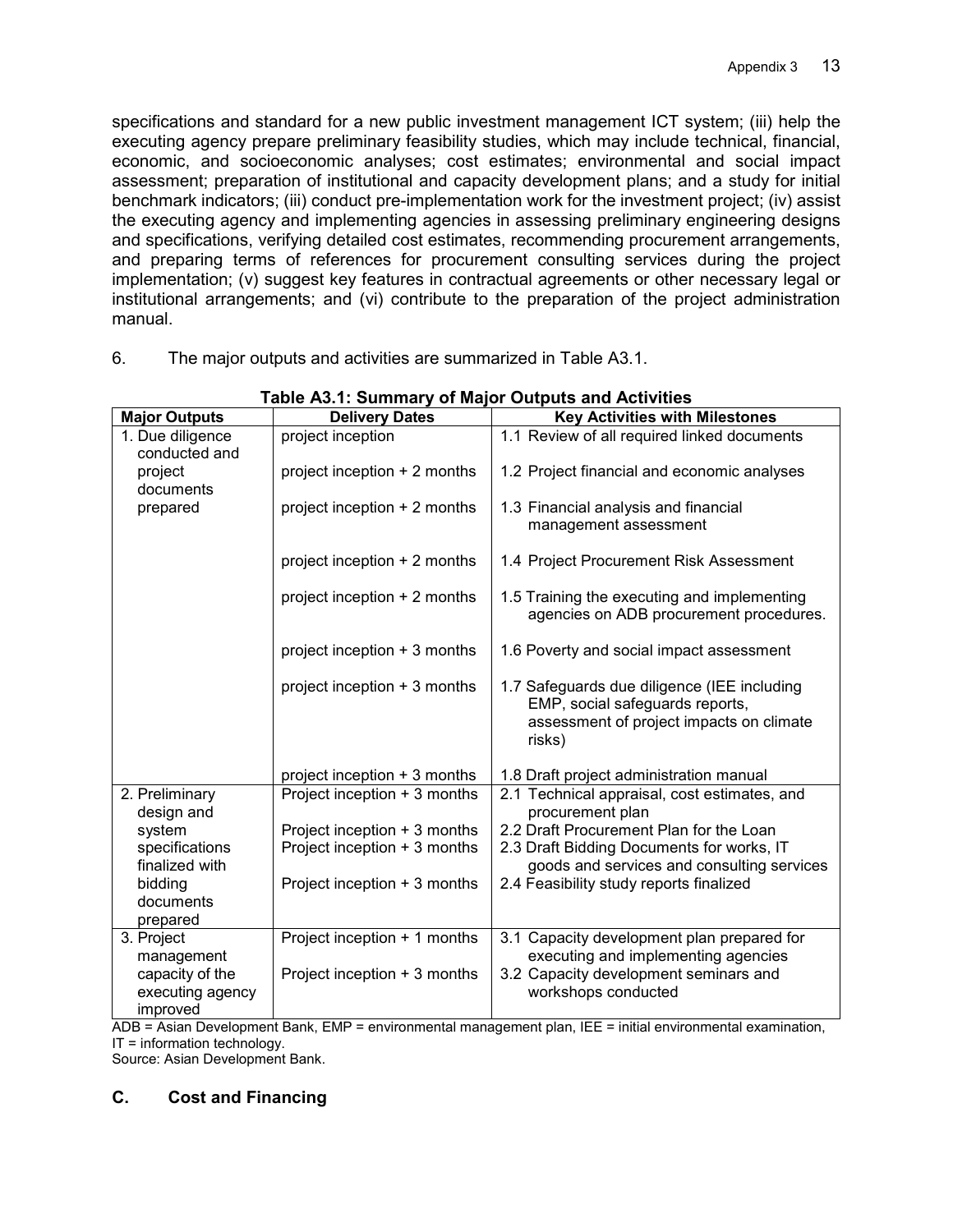7. The TRTA is estimated to cost \$ 400,000, which will be financed on a grant basis from ADB's technical assistance fund (TASF-6). The government will provide counterpart support in the form of counterpart staff, office facilities, office supplies, secretarial assistance, local transportation, communication facilities for consultants, as well as access to necessary data and relevant documents subject to proper confidentiality, and other in-kind contributions. The detailed cost estimate is presented in Appendix 4.

## **D. Implementation Arrangements**

8. The TRTA will be implemented over the period of December 2017 to July 2018. MOF will be the executing agency. The executing agency will be supported by the ADB project team and other agencies in the Mongolia, including the MTA and BID, MOF. The financial management assessment has been conducted by the executing agency, Ministry of Finance. An Advance Payment Facility may be used for training and workshop administration by the executing agency. The financial management assessment has been conducted and the executing agency has sufficient capacity and internal control to maintain records.

9. The proposed TA processing and implementation schedule is listed in Table A3.2.

| <b>Aspects</b>                                               | <b>Arrangements</b>                                                                                              |                                                              |                                                              |  |
|--------------------------------------------------------------|------------------------------------------------------------------------------------------------------------------|--------------------------------------------------------------|--------------------------------------------------------------|--|
| Indicative implementation period                             | December 2017 to July 2018                                                                                       |                                                              |                                                              |  |
| Executing agency                                             | <b>MOF</b>                                                                                                       |                                                              |                                                              |  |
| Implementing agencies                                        | MTA and BID, MOF                                                                                                 |                                                              |                                                              |  |
| Consultants                                                  | To be selected and engaged by ADB                                                                                |                                                              |                                                              |  |
|                                                              | <b>ICS</b>                                                                                                       | 25 person-months                                             | \$345,000                                                    |  |
| Procurement <sup>a</sup>                                     | Shopping                                                                                                         |                                                              |                                                              |  |
| Advance contracting and<br>retroactive financing             | None                                                                                                             |                                                              |                                                              |  |
| <b>Disbursement</b>                                          | to time).                                                                                                        | The TA resources will be disbursed following ADB's Technical | Assistance Disbursement Handbook (2010, as amended from time |  |
| Asset turnover or disposal<br>arrangement upon TA completion | Equipment procured under the TA will be turned over to the<br>executing agency upon completion of TA activities. |                                                              |                                                              |  |

### **Table A3.2: Implementation Arrangements**

ADB = Asian Development Bank, BID = Budget Investment Department, ICS = individual consultant selection, MOF = Ministry of Finance, MTA = Mongolian Tax Authority, TA = technical assistance.

<sup>a</sup> Procurement Plan (accessible from the list of linked documents in Appendix 5). Source: Asian Development Bank.

10. **Consulting Services.** The TRTA will engage seven international consultants for 12 person-months and six national consultants for 13 person-months total in accordance with ADB's Procurement Policy (2017, as amended from time to time), and proceeds will be disbursed in accordance with ADB's *Technical Assistance Disbursement Handbook* (2010, as amended from time to time). Given the varied nature of consulting assignments in the area of public finance management with relatively smaller scale of investment, it is recommended that consultants will be individually selected.<sup>4</sup>

 4 Output-based/lump sum contracts will be considered for consulting services. Terms of Reference for Consultants (accessible from the list of linked documents in Appendix 6).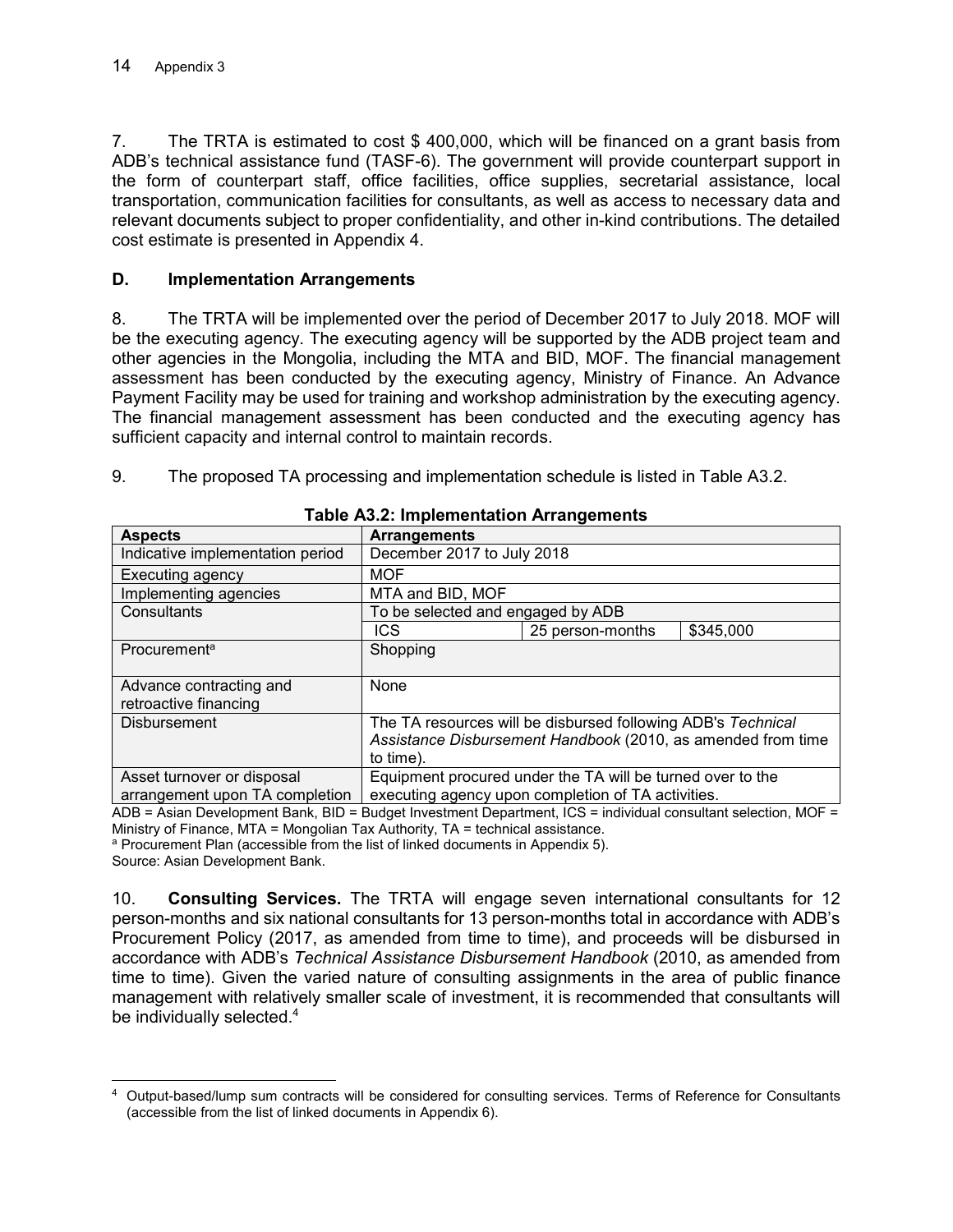## **COST ESTIMATES AND FINANCING PLAN**

(\$'000)

| <b>Item</b>                                                             | Amount |
|-------------------------------------------------------------------------|--------|
| Asian Development Bank <sup>a</sup>                                     |        |
| Consultants<br>1.                                                       |        |
| a. Remuneration and per diem                                            |        |
| International consultants (12 person-months)                            | 240.0  |
| National consultants (13 person-months)<br>ii.                          | 40.0   |
| b. Out-of-pocket expenditures                                           |        |
| International and local travel <sup>b</sup>                             | 50.0   |
| Reports and communications <sup>c</sup><br>ii.                          | 15.0   |
| Equipment <sup>d</sup><br>2.                                            | 5.0    |
| 3.<br>Training, seminars, workshops, forum and conferences <sup>e</sup> |        |
| a. Seminars and workshopsf                                              | 15.0   |
| Resource persons<br>b.                                                  | 10.0   |
| Miscellaneous administration and support costs <sup>9</sup><br>4.       | 5.0    |
| 5.<br>Contingencies                                                     | 20.0   |
| Total                                                                   | 400.0  |

Note: The technical assistance (TA) is estimated to cost \$400,000, of which contributions from the Asian Development Bank are presented in the table above. The government will provide counterpart support in the form of data access, office space, logistics support, and other in-kind contributions. The value of government contribution is estimated to account for 10% of the total TA cost.

<sup>a</sup> Financed by the Asian Development Bank's Technical Assistance Special Fund (TASF-6).

<sup>b</sup> Limited to transport costs only.

c Includes translation cost for core documents produced under the TA, including guidelines, policy notes, inception reports, interim reports, and final reports.

d Includes computers, recorders, software, printers, and other equipment to be procured based on ADB's Procurement Policy (2017, as amended from time to time). Equipment procured under the TA will be turned over to the executing agency upon completion of TA activities.

e Budget under training, seminars, workshops, forum and conferences includes representation expenses.

f Includes the costs of arrangement of venues, translation or interpretation of meetings, seminar- and workshop-related items, and domestic/external training participation. Specific budget and arrangements are subject to prior approval from ADB.

g Costs of printing, communication, mission team transport, and translation and interpretation costs for the TA are also included in this line item.

Source: Asian Development Bank estimates.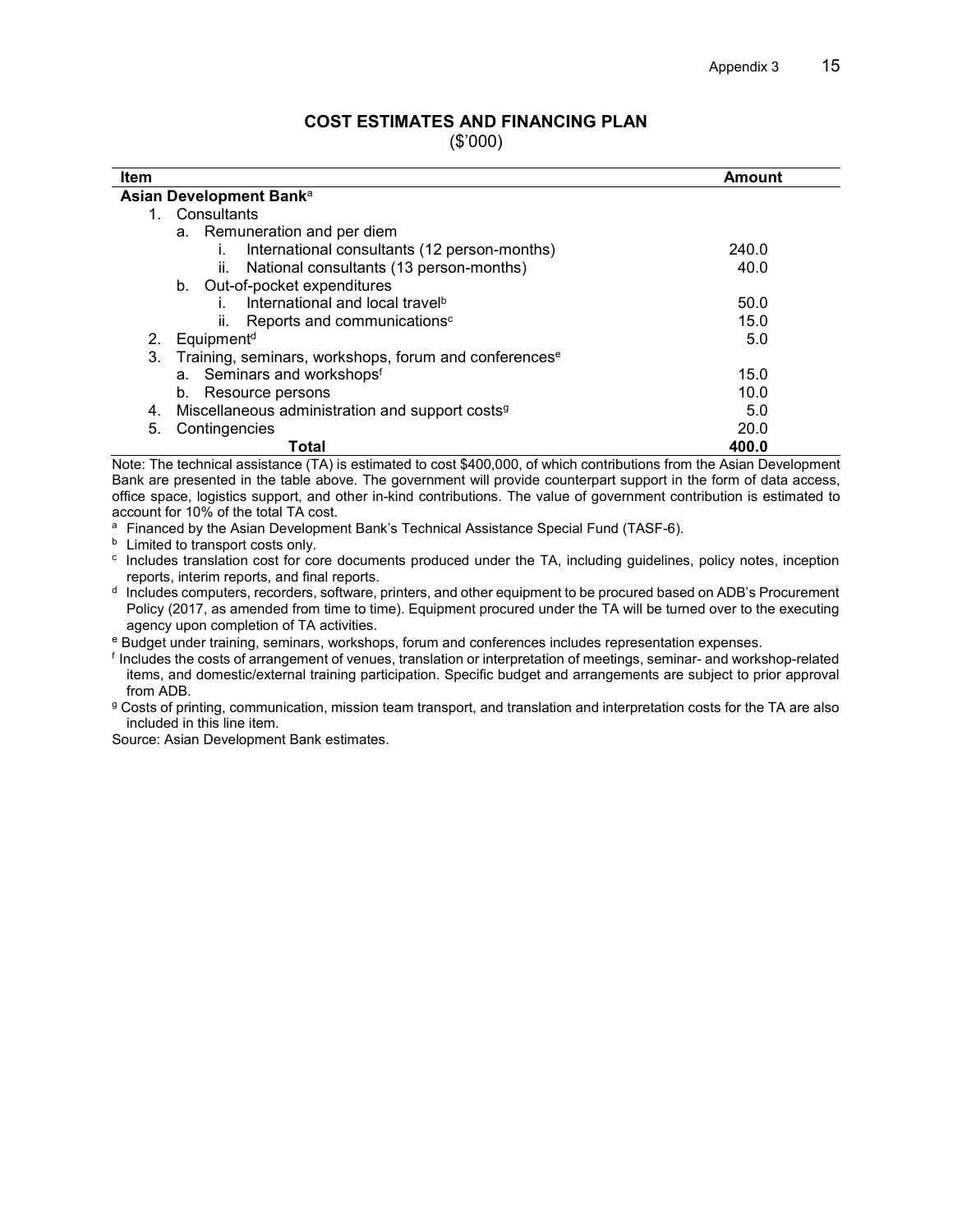## **INITIAL POVERTY AND SOCIAL ANALYSIS**

| Country:                        | Mongolia       | Project<br>Title:      | <b>Strengthening Public Financial</b><br>Resource Management through IC<br><b>Technology System</b>             |
|---------------------------------|----------------|------------------------|-----------------------------------------------------------------------------------------------------------------|
| Lending/Financi<br>ng Modality: | Multi-sectoral | Departmen<br>Division: | East Asia Department (EARD)/Public<br>Management, Financial Sector, and<br>Regional Cooperation Division (EAPF) |

### **I. POVERTY IMPACT AND SOCIAL DIMENSIONS**

### **A. Links to the National Poverty Reduction Strategy and Country Partnership Strategy**

The project will support the government to continue its reform efforts in public financial resource management by strengthening tax administration and public investment management. The design of the project follows Asian Development Bank's (ADB) sector and thematic operational plan, Financial Sector Operational Plan (2011). The project is in line with ADB's Country Partnership Strategy for Mongolia, 2017–2020; and the Government Action Plan, 2016–2020, to sustain inclusive economic growth and improve the transparency and accountability of the management systems of the public sector to help ensure that the financial resources of both ADB and the government are used appropriately and effectively.

### **B. Poverty Targeting**:

 $\boxtimes$ General Intervention  $\Box$ Individual or Household (TI-H)  $\Box$ Geographic (TI-G)  $\Box$ Non-Income MDGs (TI-M1, M2,)

The improved public financial management will result in transparent allocation of public funds, efficient revenue collection, and robust monitoring of public expenditures, which will lead to opportunities of prioritization of resources towards inclusive development. The project benefits will be shared with all Mongolian residents and businesses, foreign investors, and the donor community.

#### **C. Poverty and Social Analysis**

1. Key issues and potential beneficiaries.

According to the Household Income Expenditure and Living Standards Survey, by the National Statistics Office and World Bank,<sup>a</sup> the poverty rate dropped from  $38.8\%$  in 2010 to 21.6% in 2014. The poor in Mongolia is represented mainly by the following groups of people: long-term unemployed, families with four and above children, single-headed households, disabled people, job seekers of age above 40 years old and youth, including young graduates, and working poor. The major reason of poverty is lack of employment opportunities, which can be generated through the direct employment and expansion of business opportunities within small- and medium-sized enterprise (SME). Mongolia's too much dependence on mineral is also causing a problem in providing sustainable jobs for the people as the economy has become vulnerable to fast changing commodity prices. With limited job opportunities and lack of diversified industry base, targeted people tend to rely on social benefits rather of being employed. To effectively address these issues, the government's role is critical in effectively mobilizing public financial resources and making effective investments in public infrastructure, in diversifying economic structure, and in providing necessary social support for the most vulnerable group of people under the poverty. The proposed project will help the government build efficient public financial management system to better mobilize public financial resources to reach socially vulnerable group of people and enhance business environment for SMEs for job creation.

2. Impact channels and expected systemic changes.

Identifying effective public investment opportunities, particularly allocating resources to decent job creation, requires appropriate institutional mechanism for effective national financial resource mobilization. For example, infrastructure investment can help Mongolia's economy to diversify away from its mining dependency, creating more sustainable jobs for all level of citizens including poor people. In order for the national resources to effectively reach the targeted groups, the public finance management system should function well to allocate resources in line with policy priorities based of principles of transparency and efficiency. The proposed project will help the government of Mongolia to improve its public management systems with better accountability and efficiency, especially with improved tax administration and public investment. The currently fragmented information repository system for tax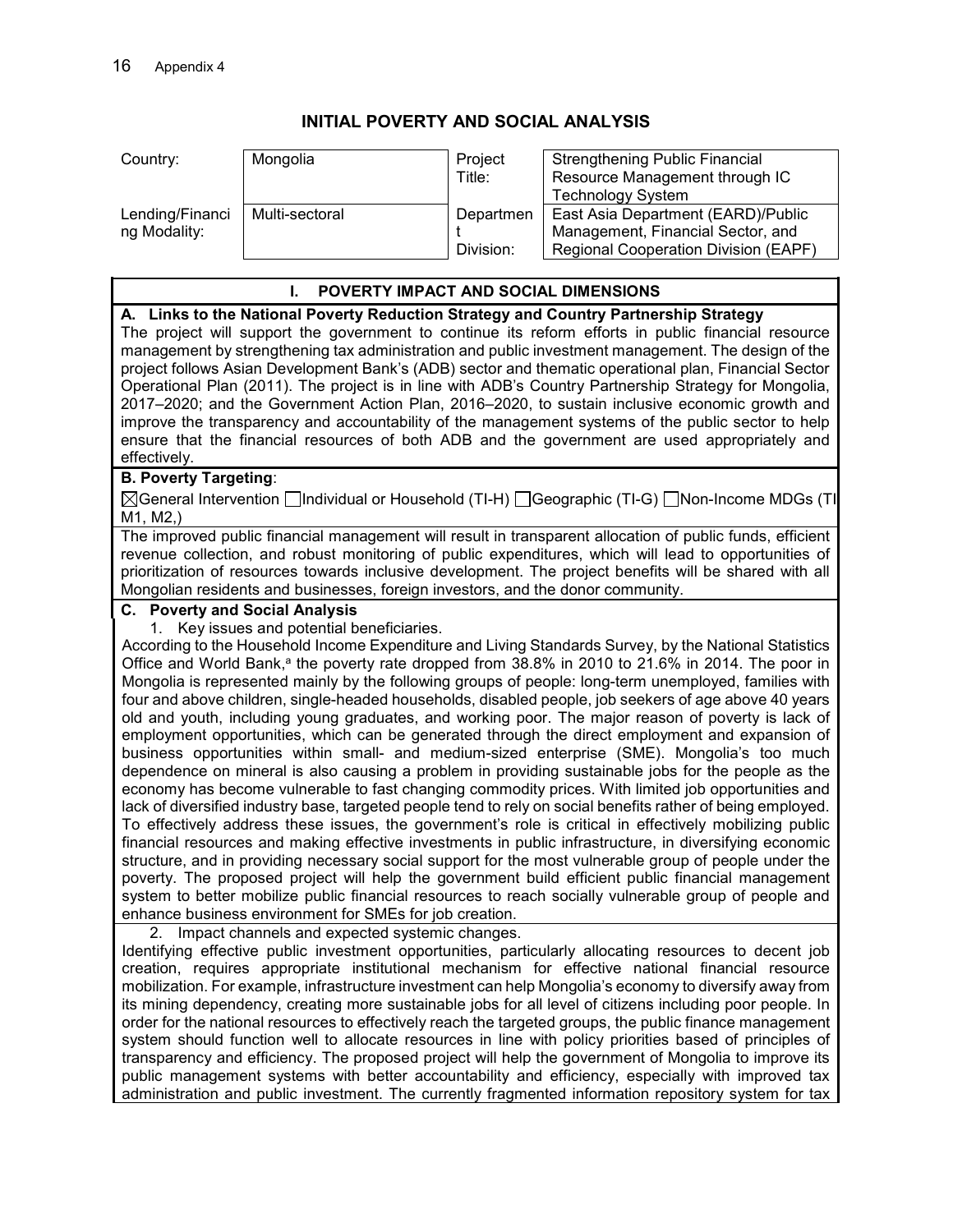registration and collection system will be improved based on enhanced information and communication technology (ICT) for better government revenue collection, management, and utilization, leading to better allocation of the resources towards poor people, improving business environment for SMEs, and strengthening the service delivery both at national and local levels. Improved public investment mechanism through ICT will also help with more transparent and efficient use of public resources for the government's priority agendas such as inclusive growth and job creations where socially vulnerable people can benefit the most. More importantly, the public will have access to information of public investment that will have direct impact on their lives and will be able to monitor the use of the public financial resources, leading to more effective utilization of the funds and outreach to the poor people. The improved tax administration process and public investment information will be disseminated through government public relations channels for public awareness and education.

3. Focus of (and resources allocated in) the project preparatory TA or due diligence. Since the project deals with the reforms in the public financial management it will not have a "direct" impact on poverty, but it has enormous indirect benefits to poor people in improving their livelihood by indirectly supporting more job creations and more and better utilization of public financial resources for the poor. Therefore, no direct social impacts are expected from the program. On the other hand, "indirect" social impacts are significant, manifested in improvements in the quality and quantity of public services and improved governance resulting from transparent and accountable management of public resources. Therefore, the poverty, social, and gender analyses will focus on the national budget planning and execution, and proposed tax administration system improvement, including poverty, social, and gender implications of tax administration system enhancement and public investment management on the poor

and vulnerable groups, including women.

### **II. GENDER AND DEVELOPMENT**

1. What are the key gender issues in the sector/subsector that are likely to be relevant to this project or program? None

2. Does the proposed project or program have the potential to make a contribution to the promotion of gender equity and/or empowerment of women by providing women's access to and use of opportunities, services, resources, assets, and participation in decision making?

 $\Box$  Yes  $\boxtimes$  No Since the project will impact all people in urban and rural areas through better public financial management, there will be no specific issues related to gender. However, women, particularly poor or unemployed, will have easier access to information on the taxation and monitoring of public investment projects.

3. Could the proposed project have an adverse impact on women and/or girls or widen gender inequality?

 $\Box$  Yes  $\boxtimes$  No

4. Indicate the intended gender mainstreaming category:

 $\Box$  GEN (gender equity)  $\Box$  EGM (effective gender mainstreaming)

SGE (some gender elements)  $\boxtimes$  NGE (no gender elements)

### **III. PARTICIPATION AND EMPOWERMENT**

1. Who are the main stakeholders of the project, including beneficiaries and negatively affected people? Identify how they will participate in the project design.

The primary stakeholders of the project are the Ministry of Finance (MOF) and Mongolian Tax Authority (MTA). MOF and MTA will participate in the design stage of the project through a series of consultations as executing agency and implementing agency, respectively.

2. How can the project contribute (in a systemic way) to engaging and empowering stakeholders and beneficiaries, particularly, the poor, vulnerable and excluded groups? What issues in the project design require participation of the poor and excluded?

The stakeholders will closely coordinate through regular communications with project team, and the progress and outputs of the project will be disseminated to the public using MOF and MTA public relations communication channels.

3. What are the key, active, and relevant civil society organizations in the project area? What is the level of civil society organization participation in the project design?

 $\boxtimes$  Information generation and sharing  $\Box$  Consultation  $\Box$  Collaboration  $\Box$  Partnership

Low: The proposed project is enhancing the ICT systems within the government public financial management framework; civil society organizations have not been consulted.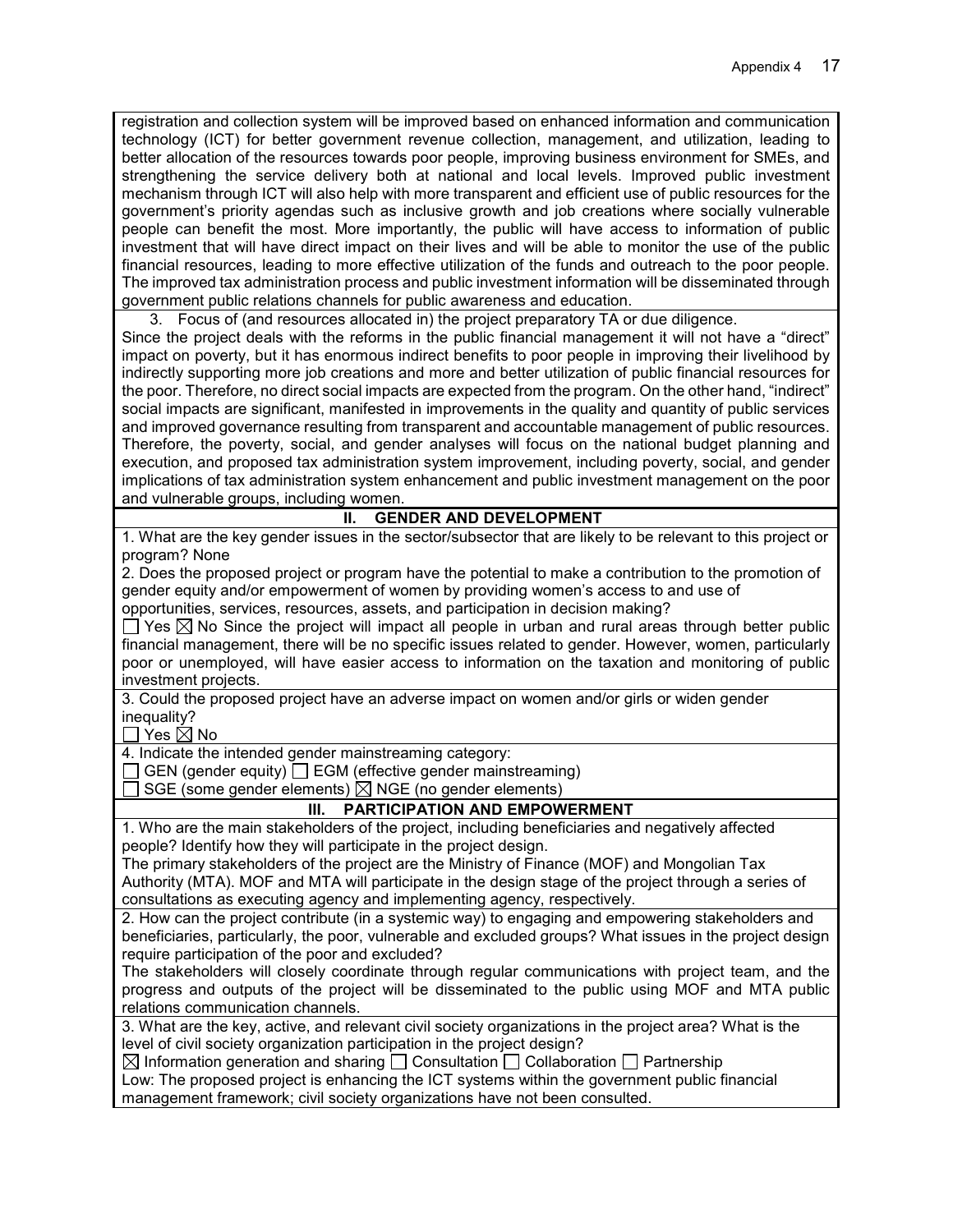| 4. Are there issues during project design for which participation of the poor and excluded is important?                                                                                                          |
|-------------------------------------------------------------------------------------------------------------------------------------------------------------------------------------------------------------------|
| What are they and how shall they be addressed? $\Box$ Yes $\boxtimes$ No                                                                                                                                          |
| IV.<br><b>SOCIAL SAFEGUARDS</b><br>A. Involuntary Resettlement Category $\square$ A $\square$ B $\boxtimes$ C [<br> F                                                                                             |
|                                                                                                                                                                                                                   |
| 1. Does the project have the potential to involve involuntary land acquisition resulting in physical and<br>economic displacement? $\Box$ Yes $\boxtimes$ No                                                      |
| The project will not involve any construction works resulting in land acquisition and involuntary<br>resettlement. Minor expansion of facilities is needed for installing equipment, and it will be               |
| accommodated within existing premises of MOF and MTA and their local offices.                                                                                                                                     |
| 2. What action plan is required to address involuntary resettlement as part of the PPTA or due                                                                                                                    |
| diligence process?                                                                                                                                                                                                |
| $\Box$ Resettlement plan $\Box$ Resettlement framework $\Box$ Social impact matrix                                                                                                                                |
| $\Box$ Environmental and social management system arrangement $\boxtimes$ None – due diligence will be<br>conducted                                                                                               |
| <b>B. Indigenous Peoples Category</b> □ A □ B △ C □ FI                                                                                                                                                            |
| 1. Does the proposed project have the potential to directly or indirectly affect the dignity, human rights,                                                                                                       |
| livelihood systems, or culture of indigenous peoples? $\Box$ Yes $\boxtimes$ No                                                                                                                                   |
| 2. Does it affect the territories or natural and cultural resources indigenous peoples own, use, occupy,                                                                                                          |
| or claim, as their ancestral domain? $\Box$ Yes $\boxtimes$ No                                                                                                                                                    |
| 3. Will the project require broad community support of affected indigenous communities? $\Box$ Yes $\boxtimes$                                                                                                    |
| <b>No</b>                                                                                                                                                                                                         |
| 4. What action plan is required to address risks to indigenous peoples as part of the PPTA or due                                                                                                                 |
| diligence process?                                                                                                                                                                                                |
| $\Box$ Indigenous peoples plan $\Box$ Indigenous peoples planning framework $\Box$ Social Impact matrix<br>$\Box$ Environmental and social management system arrangement $\boxtimes$ None – due diligence will be |
| conducted                                                                                                                                                                                                         |
| V.<br>OTHER SOCIAL ISSUES AND RISKS                                                                                                                                                                               |
| 1. What other social issues and risks should be considered in the project design?                                                                                                                                 |
| $\boxtimes$ (L) Creating decent jobs and employment $\boxtimes$ (L) Adhering to core labor standards $\Box$ Labor<br>retrenchment                                                                                 |
| ◯ Spread of communicable diseases, including HIV/AIDS ◯ Increase in human trafficking ◯ (M)<br>Affordability                                                                                                      |
| □ Increase in unplanned migration □ Increase in vulnerability to natural disasters □ Creating<br>political instability                                                                                            |
| Creating internal social conflicts □ Others, please specify                                                                                                                                                       |
| 2. How are these additional social issues and risks going to be addressed in the project design? N/A                                                                                                              |
| TRTA OR DUE DILIGENCE RESOURCE REQUIREMENT<br>VI.                                                                                                                                                                 |
| 1. Do the terms of reference for the TRTA (or other due diligence) contain key information needed to                                                                                                              |
| be gathered during PPTA or due diligence process to better analyze (i) poverty and social impact; (ii)                                                                                                            |
| gender impact, (iii) participation dimensions; (iv) social safeguards; and (v) other social risks. Are the                                                                                                        |
| relevant specialists identified?                                                                                                                                                                                  |
| $\boxtimes$ Yes $\Box$ No                                                                                                                                                                                         |
| 2. What resources (e.g., consultants, survey budget, and workshop) are allocated for conducting                                                                                                                   |
| poverty, social and/or gender analysis, and participation plan during the Transaction TA (TRTA) or due                                                                                                            |
| diligence?                                                                                                                                                                                                        |
| A total of 3 person-months of social safeguard specialists will be hired to conduct social due diligence                                                                                                          |
| and poverty, social, and gender analyses during TRTA implementation.                                                                                                                                              |
| Household Income Expenditure and Living Standards Survey done by World Bank and National Statistics Office                                                                                                        |

(2003), and National Statistics Office (2015).